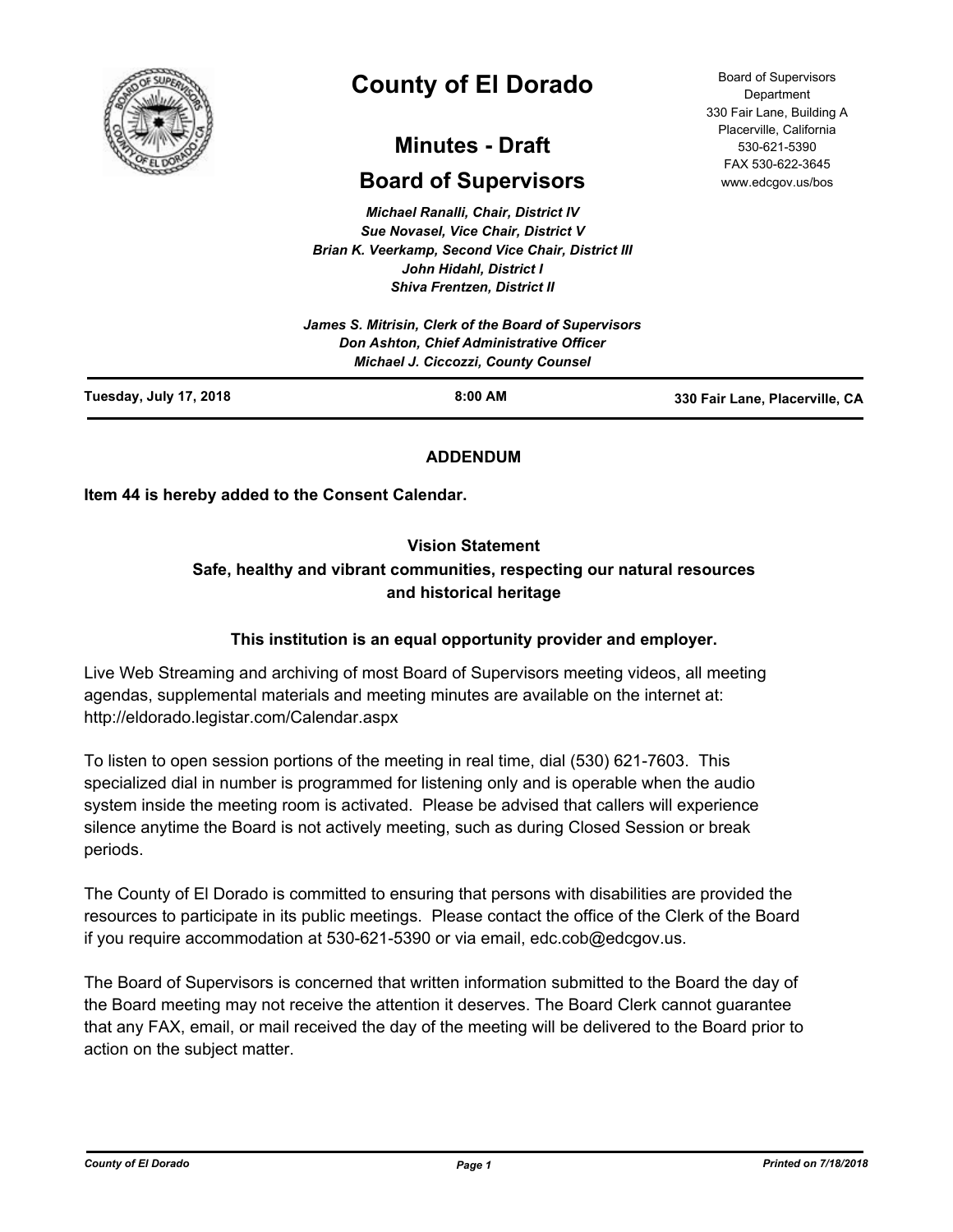The Board meets simultaneously as the Board of Supervisors and the Board of Directors of the Air Quality Management District, In-Home Supportive Services, Public Housing Authority, Redevelopment Agency and other Special Districts.

For Purposes of the Brown Act § 54954.2 (a), the numbered items on this Agenda give a brief description of each item of business to be transacted or discussed. Recommendations of the staff, as shown, do not prevent the Board from taking other action.

Materials related to an item on this Agenda submitted to the Board of Supervisors after distribution of the agenda packet are available for inspection during normal business hours in the public viewing packet located in Building A, 330 Fair Lane, Placerville or in the Board Clerk's Office located at the same address. Such documents are also available on the Board of Supervisors' Meeting Agenda webpage subject to staff's ability to post the documents before the meeting.

## **PROTOCOLS FOR PUBLIC COMMENT**

Public comment will be received at designated periods as called by the Board Chair.

Public comment on items scheduled for Closed Session will be received before the Board recesses to Closed Session.

Except with the consent of the Board, individuals shall be allowed to speak to an item only once.

On December 5, 2017 the Board adopted the following protocol relative to public comment periods:

Time for public input will be provided at every Board of Supervisors meeting. Individuals will have three minutes to address the Board. Individuals authorized by organizations will have three minutes to present organizational positions and perspectives and may request additional time, up to five minutes. At the discretion of the Board, time to speak by any individual may be extended.

A total of 20 minutes will be allocated for public comment during Open Forum and for each agenda item to be discussed. Public comment on certain agenda items designated and approved by the Board may be treated differently with specific time limits per speaker or a limit on the total amount of time designated for public comment. It is the intent of the Board that quasi-judicial matters have additional flexibility depending upon the nature of the issue.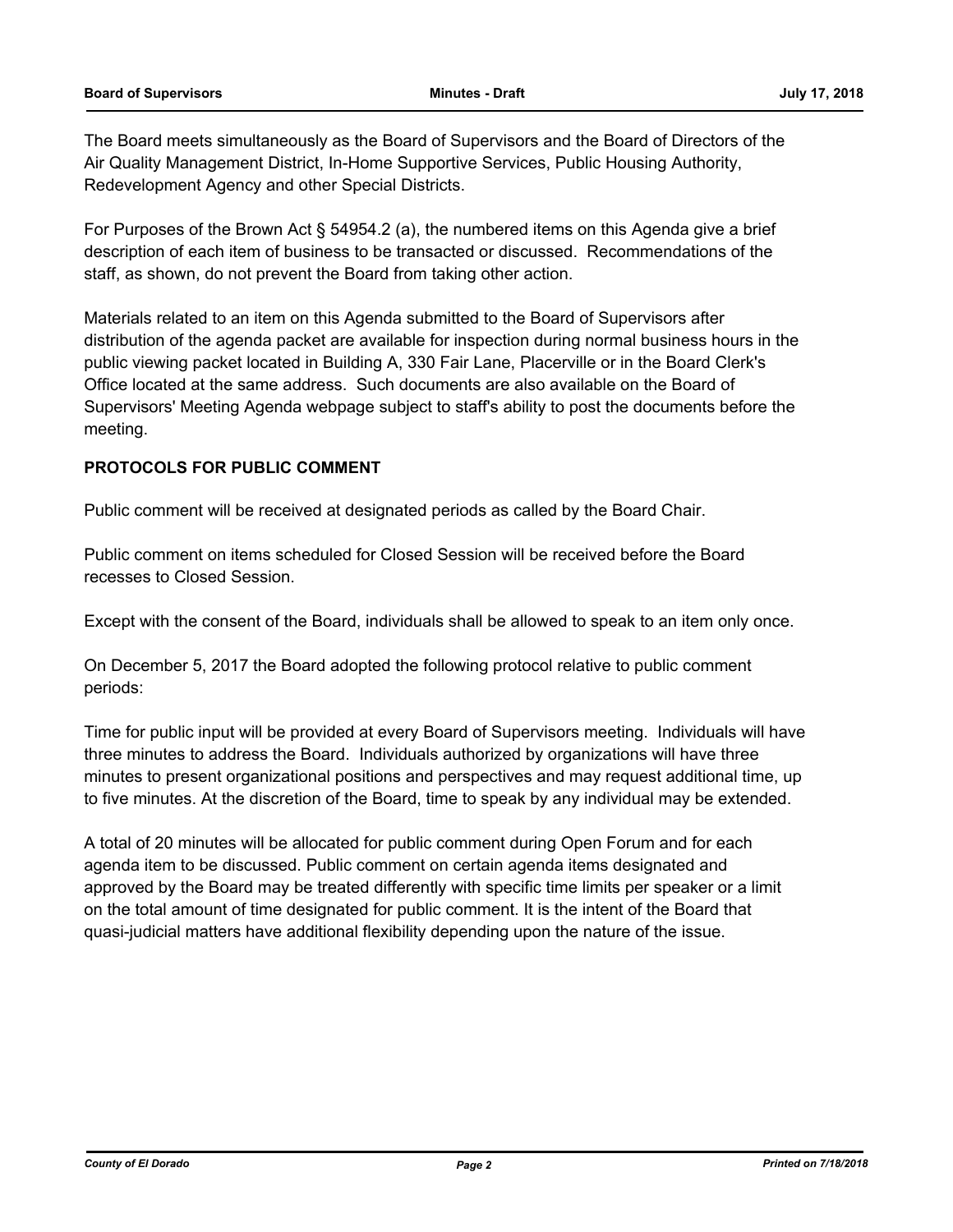Individual Board members may ask clarifying questions but will not engage in substantive dialogue with persons providing input to the Board.

If a person providing input to the Board creates a disruption by refusing to follow Board guidelines, the Chair of the Board may take the following actions.

Step 1. Request the person adhere to Board guidelines. If the person refuses, the Chair may ask the Clerk to turn off the speaker's microphone.

Step 2. If the disruption continues, the Chair may order a recess of the Board meeting.

Step 3. If the disruption continues, the Chair may order the removal of the person from the Board meeting.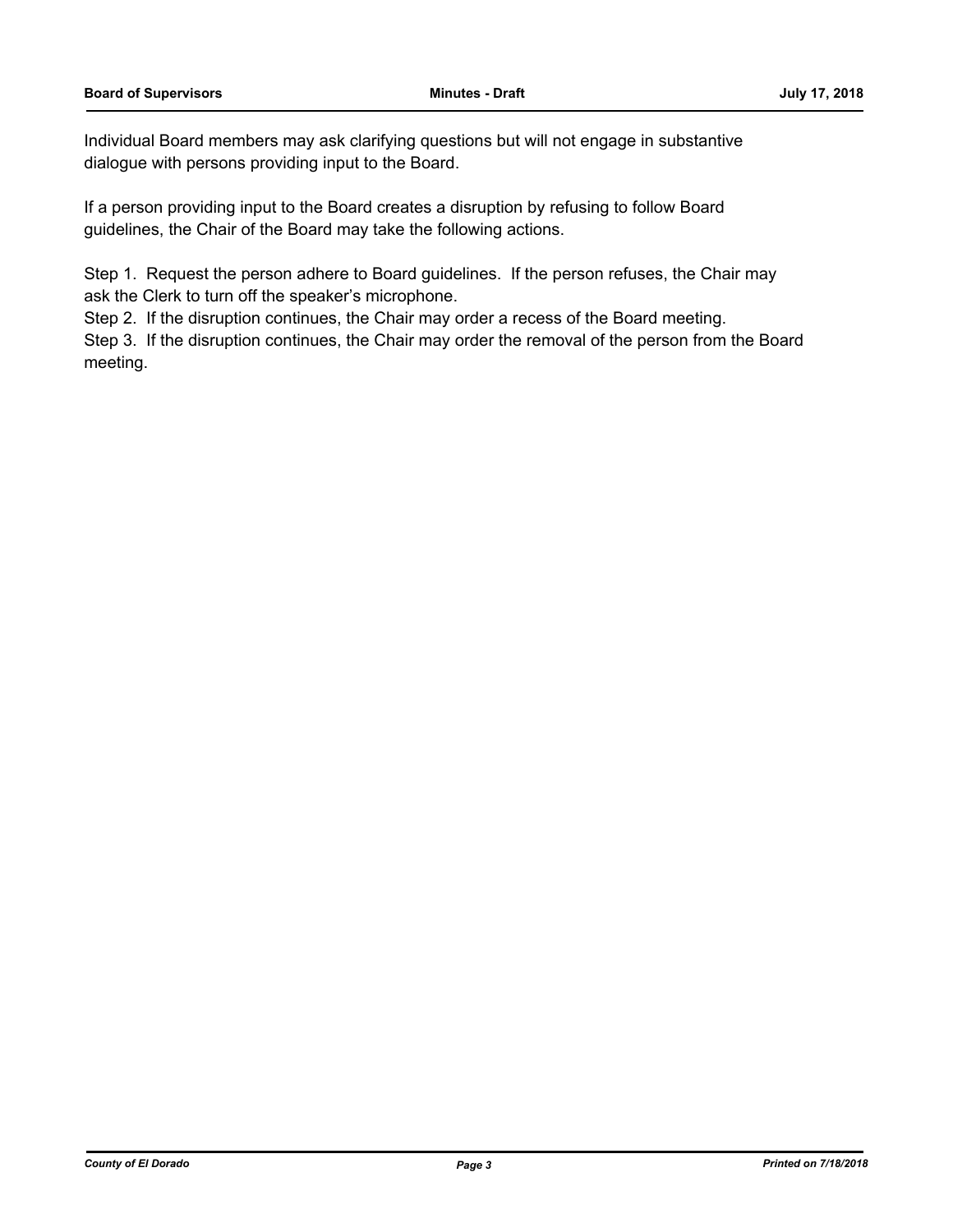#### **8:00 A.M. - CALLED TO ORDER AND RECESSED TO CLOSED SESSION**

Present: 5 - Supervisor Veerkamp, Supervisor Frentzen, Supervisor Ranalli, Supervisor Novasel and Supervisor Hidahl

#### **9:05 A.M. - RECONVENED TO OPEN SESSION AND CLOSED SESSION REPORTS**

Present: 5 - Supervisor Veerkamp, Supervisor Frentzen, Supervisor Ranalli, Supervisor Novasel and Supervisor Hidahl

#### **INVOCATION AND PLEDGE OF ALLEGIANCE TO THE FLAG**

**Pastor Craig Klatt of the Camino Adventist Church gave the Invocation. Supervisor Ranalli led the Pledge of Allegiance to the Flag.**

## **ADOPTION OF THE AGENDA AND APPROVAL OF CONSENT CALENDAR**

*Public Comment: L. Parlin, K. Payne*

**A motion was made by Supervisor Frentzen, seconded by Supervisor Veerkamp to Adopt the Agenda and Approve the Consent Calendar with the following changes:**

**Pull items 3 and 44 for discussion.**

**Yes:** 5 - Veerkamp, Frentzen, Ranalli, Novasel and Hidahl

The Board may make any necessary additions, deletions or corrections to the agenda including moving items to or from the Consent Calendar and adopt the agenda and the Consent Calendar with one single vote. A Board member may request an item be removed from the Consent Calendar for discussion and separate Board action. At the appropriate time as called by the Board Chair, members of the public may make a comment on matters on the Consent Calendar prior to Board action.

#### **OPEN FORUM**

*Public Comment: K. Weiland, M. Lane*

[18-1158](http://eldorado.legistar.com/gateway.aspx?m=l&id=/matter.aspx?key=24508) OPEN FORUM (See Attachment)

Open Forum is an opportunity for members of the public to address the Board of Supervisors on subject matter that is not on their meeting agenda and within their jurisdiction. Public comments during Open Forum are limited to three minutes per person. Individuals authorized by organizations will have three minutes to present organizational positions and perspectives and may request additional time, up to five minutes. The total amount of time reserved for Open Forum is 20 Minutes.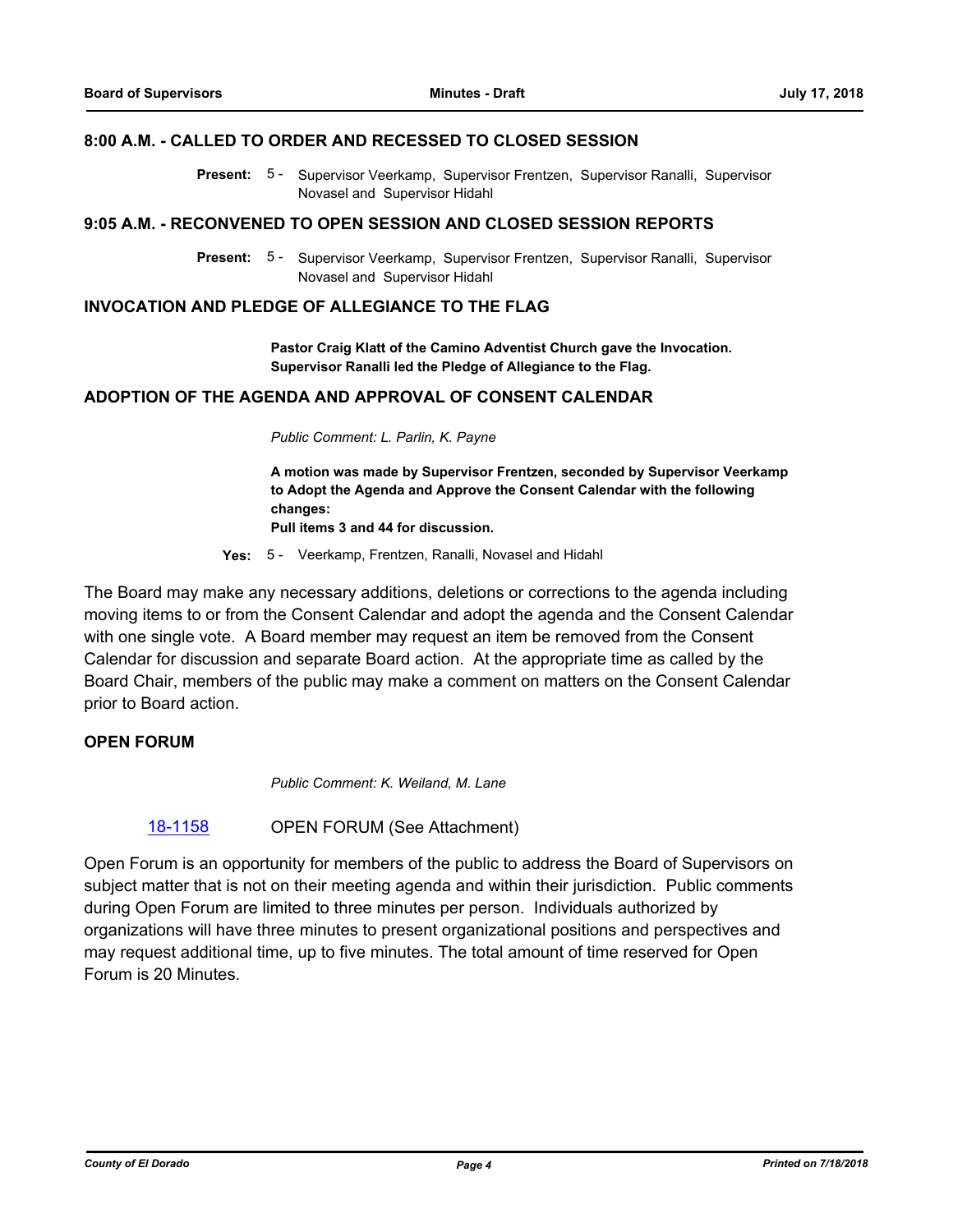#### **CONSENT CALENDAR**

**1.** [18-1047](http://eldorado.legistar.com/gateway.aspx?m=l&id=/matter.aspx?key=24396) Clerk of the Board recommending the Board approve the MInutes from the regular meeting of the Board on June 26, 2018.

**This matter was Approved on the Consent Calendar.**

#### **GENERAL GOVERNMENT - CONSENT ITEMS**

**2.** [18-1080](http://eldorado.legistar.com/gateway.aspx?m=l&id=/matter.aspx?key=24430) Auditor-Controller recommending the Board authorize his Accounting Division Manager overseeing the Property Tax System to exceed the vacation cap of 320 hours through June 30, 2019, to facilitate the implementation of the County's new Megabyte Property Tax System.

**FUNDING:** General Fund.

**This matter was Approved on the Consent Calendar.**

**3.** [18-1108](http://eldorado.legistar.com/gateway.aspx?m=l&id=/matter.aspx?key=24458) Auditor-Controller recommending the Board adopt and authorize the Chair to sign the following resolutions that are on file in the Board Clerk's Office related to the formation of El Dorado County Community Facilities District No. 2018-1 (Bass Lake Hills):

> 1) Resolution of Intention **147-2018**, to which are attached three exhibits as follows:

- a) Exhibit A List of Authorized Facilities;
- b) Exhibit B Rate and Method of Apportionment;
- c) Exhibit C Form of Notice of Hearing; and
- 2) Resolution **148-2018** Declaring Intention to Incur Bonded Indebtedness.

#### **FUNDING:** N/A

**A motion was made by Supervisor Hidahl, seconded by Supervisor Frentzen to Approve this matter and Adopt Resolutions 147-2018 and 148-2018.**

- **Yes:** 5 Veerkamp, Frentzen, Ranalli, Novasel and Hidahl
- **4.** [18-1064](http://eldorado.legistar.com/gateway.aspx?m=l&id=/matter.aspx?key=24414) Chief Administrative Office recommending the Board order the Auditor-Controller to disburse \$194,117.03 from the El Dorado Hills Community Services District ("District") Development Impact Mitigation Fee account to the District, or to a District account as designated by the District, to reimburse the District for improvements that have expanded recreation opportunities within the District and associated administrative costs.

**FUNDING:** El Dorado Hills Community Services District Development Impact Mitigation Fees.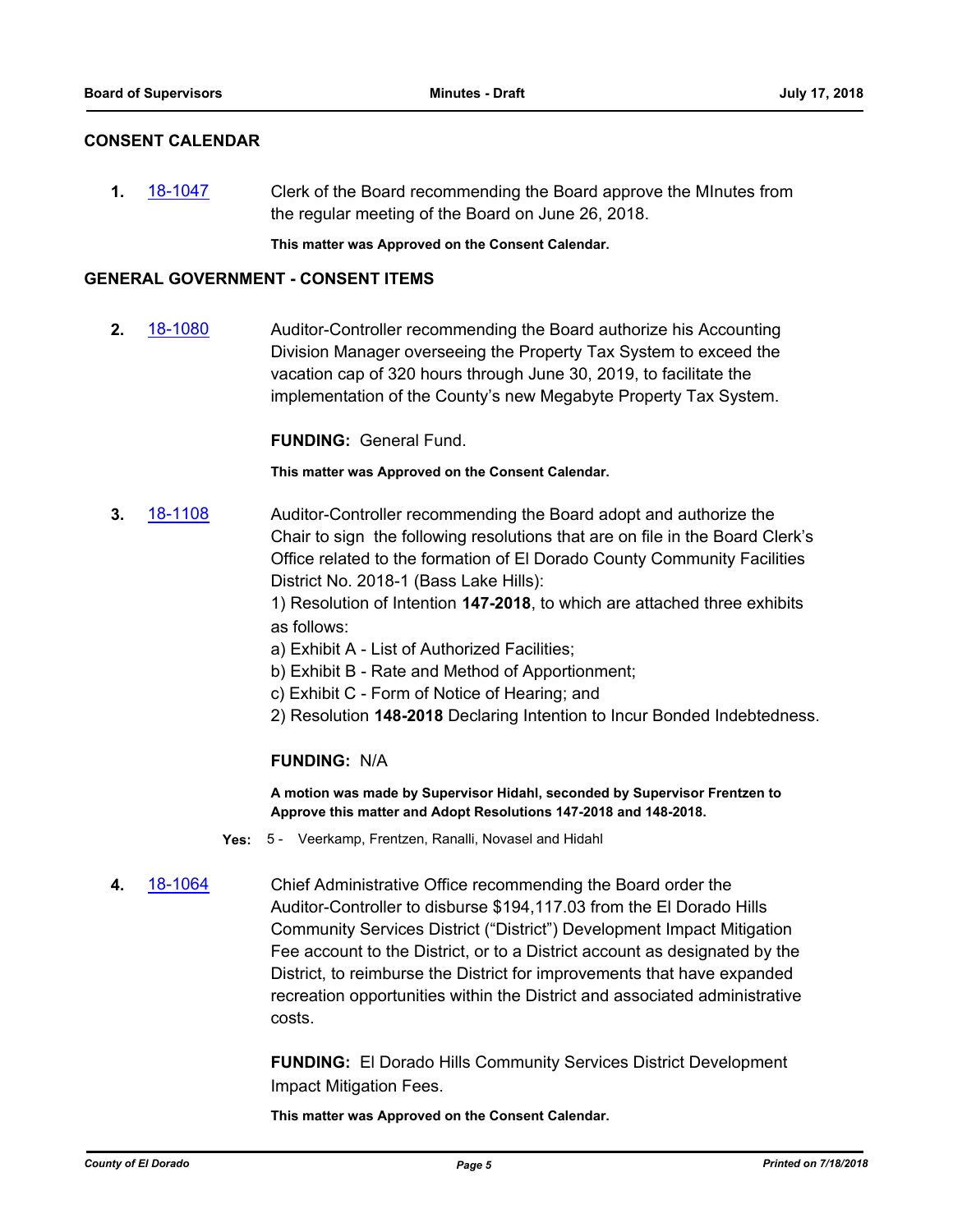**5.** [18-1031](http://eldorado.legistar.com/gateway.aspx?m=l&id=/matter.aspx?key=24380) Chief Administrative Office, Procurement and Contracts Division, presenting a list of County surplus property and recommending the Board so declare and authorize disposal of same in accordance with the procedures outlined in the County's Purchasing Ordinance, Chapter 3.12 and Section 3.12.220 thereof.

**FUNDING:** Various.

**This matter was Approved on the Consent Calendar.**

**6.** [18-1017](http://eldorado.legistar.com/gateway.aspx?m=l&id=/matter.aspx?key=24366) Chief Administrative Office, Procurement and Contracts Division, recommending the Board declare a service weapon as surplus and approve the sale of the weapon to retiring Deputy Michael Yarbrough.

**FUNDING:** General Fund.

**This matter was Approved on the Consent Calendar.**

**7.** [18-1045](http://eldorado.legistar.com/gateway.aspx?m=l&id=/matter.aspx?key=24394) Elections Department recommending the Board declare the results of the official canvass of the June 5, 2018 Gubernatorial Primary Election conducted by the Recorder-Clerk/Registrar of Voters.

#### **FUNDING:** N/A

**This matter was Approved on the Consent Calendar.**

**8.** [18-1069](http://eldorado.legistar.com/gateway.aspx?m=l&id=/matter.aspx?key=24419) Human Resources Department recommending the Board approve and authorize the Chair to sign Resolution **146-2018**, amending the Fiscal Year 2018-19 Authorized Personnel Allocation Resolution 132-2018, to add four Sheriff's Technician I/II positions (4.0 FTEs).

**FUNDING:** General Fund.

**Resolution 146-2018 was Adopted upon Approval of the Consent Calendar.**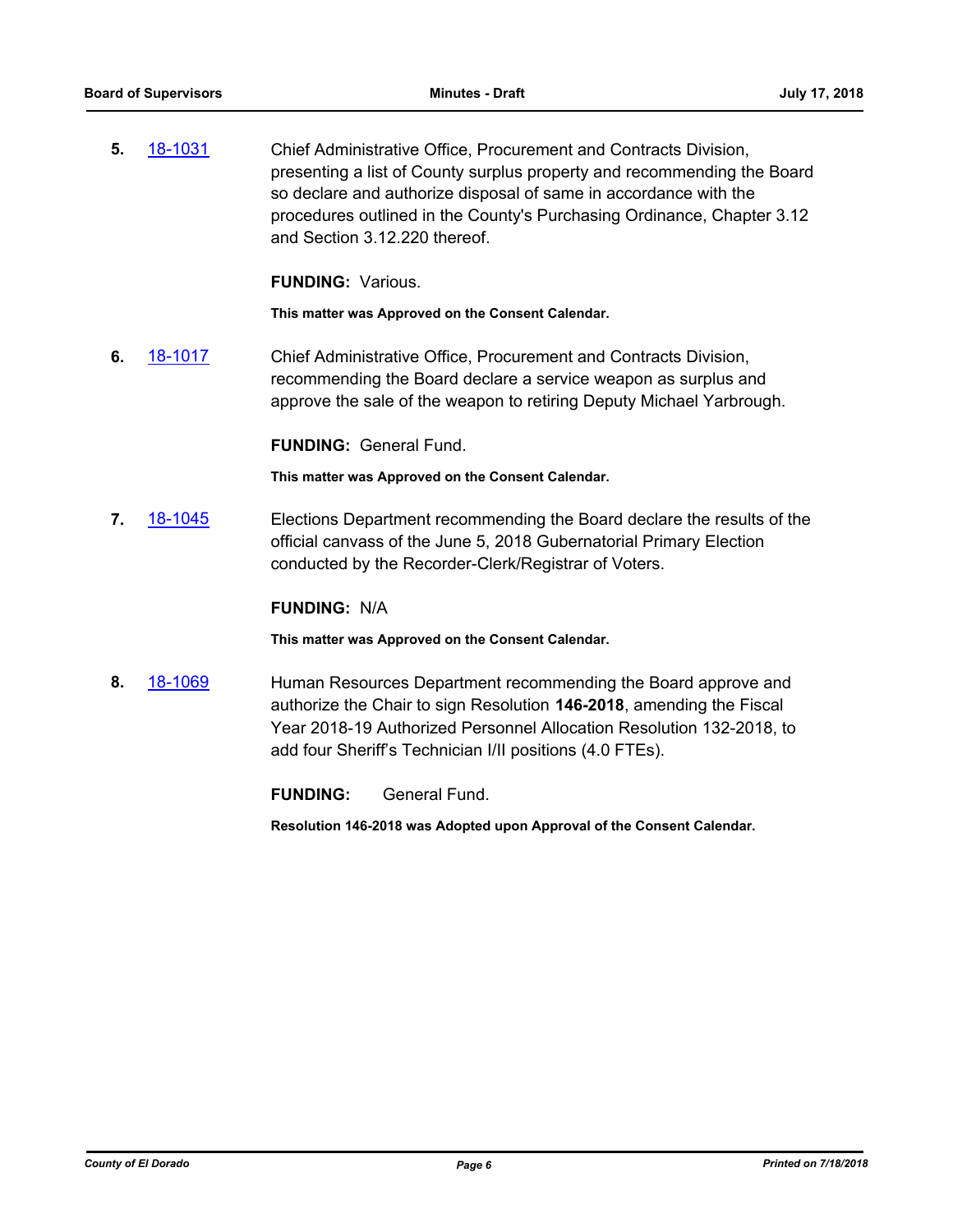| 9.  | 18-1036        | Human Resources, Risk Management Division, recommending the Board<br>approve insurance coverage and programs for an estimated total amount<br>of \$2,029,611 and authorize the Human Resources Department, Risk<br>Management Division, to sign and approve all documents required to<br>secure continued insurance coverage and programs for Fiscal Year<br>2018-19, including the following:<br>1) California State Association of Counties - Excess Insurance Authority<br>insurance and program participation in the following: Excess General<br>Liability; Excess Workers' Compensation; Employee Assistance<br>Program; Property; Medical Malpractice; Pollution; Cyber Liability; Master<br>Crime; Catastrophic Inmate Medical Insurance; Watercraft; Optional<br>Excess General Liability; and Underground Storage Tank;<br>2) Community Service Area 2 and 9 Special Liability Insurance Program<br>participation with Alliant Insurance;<br>3) Airport Owners Insurance Policy participation with Old Republic<br>Insurance; and<br>4) Volunteer Blanket Accident Insurance Policy participation with QBE<br>Insurance Corporation. |
|-----|----------------|------------------------------------------------------------------------------------------------------------------------------------------------------------------------------------------------------------------------------------------------------------------------------------------------------------------------------------------------------------------------------------------------------------------------------------------------------------------------------------------------------------------------------------------------------------------------------------------------------------------------------------------------------------------------------------------------------------------------------------------------------------------------------------------------------------------------------------------------------------------------------------------------------------------------------------------------------------------------------------------------------------------------------------------------------------------------------------------------------------------------------------------------|
|     |                | <b>FUNDING: Risk Management Internal Service Fund.</b>                                                                                                                                                                                                                                                                                                                                                                                                                                                                                                                                                                                                                                                                                                                                                                                                                                                                                                                                                                                                                                                                                         |
|     |                | This matter was Approved on the Consent Calendar.                                                                                                                                                                                                                                                                                                                                                                                                                                                                                                                                                                                                                                                                                                                                                                                                                                                                                                                                                                                                                                                                                              |
| 10. | 16-0305        | Supervisor Ranalli recommending the Board find that a state of<br>emergency continues to exist in El Dorado County as a result of<br>unprecedented tree mortality due to drought conditions and related bark<br>beetle infestations. (Cont. 6/26/18, Item 19)                                                                                                                                                                                                                                                                                                                                                                                                                                                                                                                                                                                                                                                                                                                                                                                                                                                                                  |
|     |                | This matter was Approved on the Consent Calendar.                                                                                                                                                                                                                                                                                                                                                                                                                                                                                                                                                                                                                                                                                                                                                                                                                                                                                                                                                                                                                                                                                              |
| 11. | 18-1039        | Supervisor Ranalli recommending the Board approve the appointment of<br>Susan Simpkin as the District IV Resident Member to the El Dorado<br>County Commission on Human Rights.                                                                                                                                                                                                                                                                                                                                                                                                                                                                                                                                                                                                                                                                                                                                                                                                                                                                                                                                                                |
|     |                | This matter was Approved on the Consent Calendar.                                                                                                                                                                                                                                                                                                                                                                                                                                                                                                                                                                                                                                                                                                                                                                                                                                                                                                                                                                                                                                                                                              |
| 12. | <u>18-1089</u> | Supervisor Veerkamp recommending the Board authorize all Supervisors'<br>signature on a Certificate of Recognition for Danno Raffetto. He passes a<br>milestone of 50+ years of community service with the Rotary Club of<br>Placerville and we want to thank and recognize him for his years of<br>service to our community.                                                                                                                                                                                                                                                                                                                                                                                                                                                                                                                                                                                                                                                                                                                                                                                                                  |
|     |                | This matter was Approved on the Consent Calendar.                                                                                                                                                                                                                                                                                                                                                                                                                                                                                                                                                                                                                                                                                                                                                                                                                                                                                                                                                                                                                                                                                              |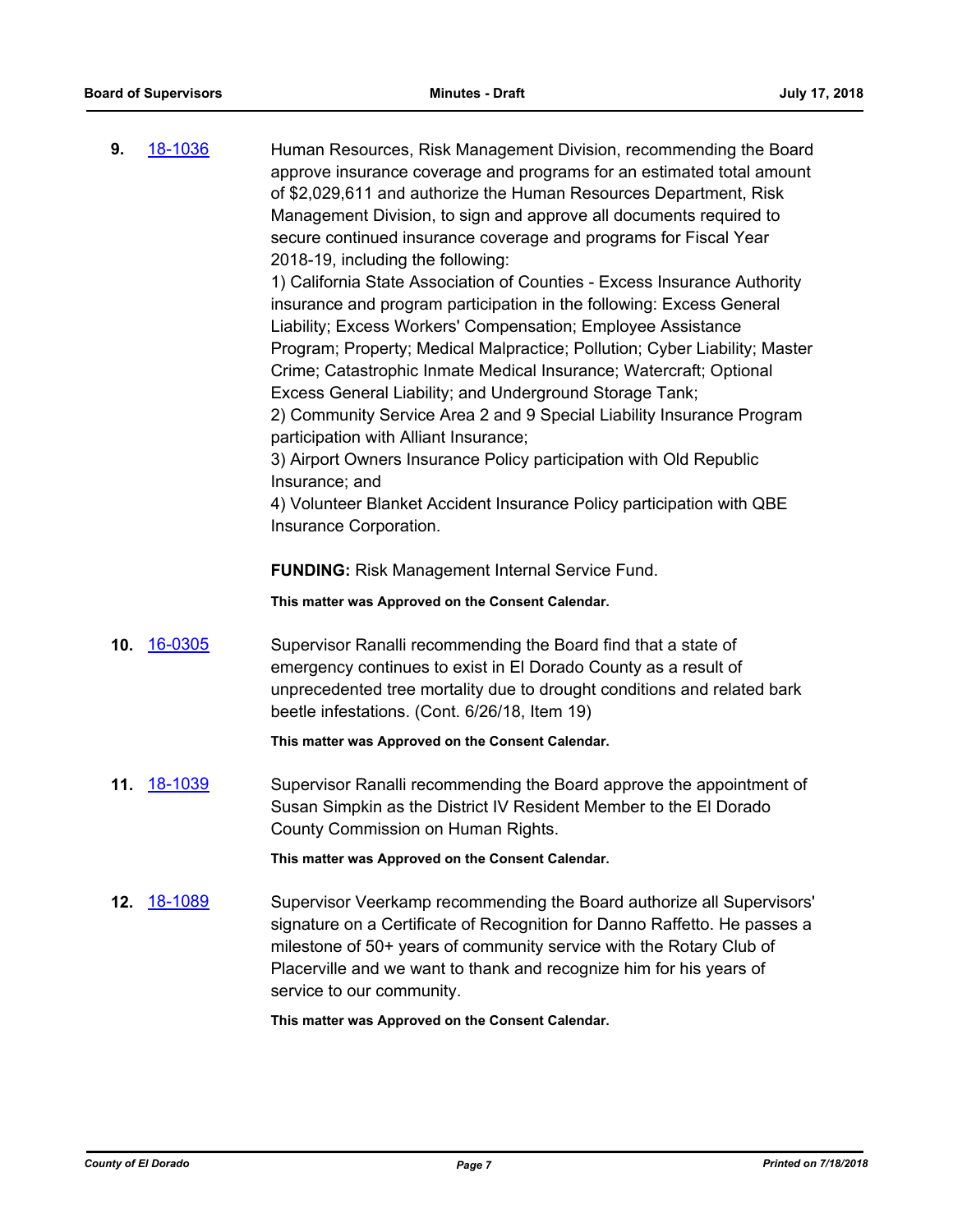#### **HEALTH AND HUMAN SERVICES - CONSENT ITEMS**

**13.** [18-0233](http://eldorado.legistar.com/gateway.aspx?m=l&id=/matter.aspx?key=23575) Health and Human Services Agency recommending the Board: 1) Approve and authorize the Chair to sign Agreement for Services 2454 with Aegis Treatment Centers, LLC, for the provision of narcotic treatment program services, effective upon execution through June 30, 2019, with a maximum contractual obligation of \$170,000; and 2) Authorize the Purchasing Agent, or designee, to execute further documents relating to Agreement for Services 2454 including amendments which do not increase the maximum dollar amount or term of the Agreement, and contingent upon approval by County Counsel and Risk Management.

**FUNDING:** Federal and State Funding.

**This matter was Approved on the Consent Calendar.**

**14.** [18-0524](http://eldorado.legistar.com/gateway.aspx?m=l&id=/matter.aspx?key=23869) Health and Human Services Agency recommending the Board: 1) Approve the use of the attached Advanced Life Support Non-Transport Unit and Advanced Life Support Assessment Unit Permitting Application/Agreement boilerplate, to allow the Emergency Medical Services Agency to tender permits to non-transporting and assessment unit operators; and

> 2) Adopt and authorize the Chair to sign Resolution **134-2018**, which delegates authority to execute said boilerplate agreements to the Director of the Health and Human Services Agency, or designee.

**FUNDING:** General Fund.

**This matter was Approved and Resolution 134-2018 was Adopted upon Approval of the Consent Calendar.**

**15.** [18-0881](http://eldorado.legistar.com/gateway.aspx?m=l&id=/matter.aspx?key=24228) Health and Human Services Agency recommending the Board: 1) Approve and authorize the Chair to sign Agreement for Services 3012 with Suicide Prevention Network, for the provision of suicide prevention and stigma reduction programs, for the term upon execution through June 30, 2020, with a maximum contractual obligation of \$80,000; and 2) Authorize the Purchasing Agent, or designee, to execute further documents relating to Agreement for Services 3012, including amendments which do not increase the maximum dollar amount or term of the Agreement, and contingent upon approval by County Counsel and Risk Management.

**FUNDING:** Mental Health Services Act.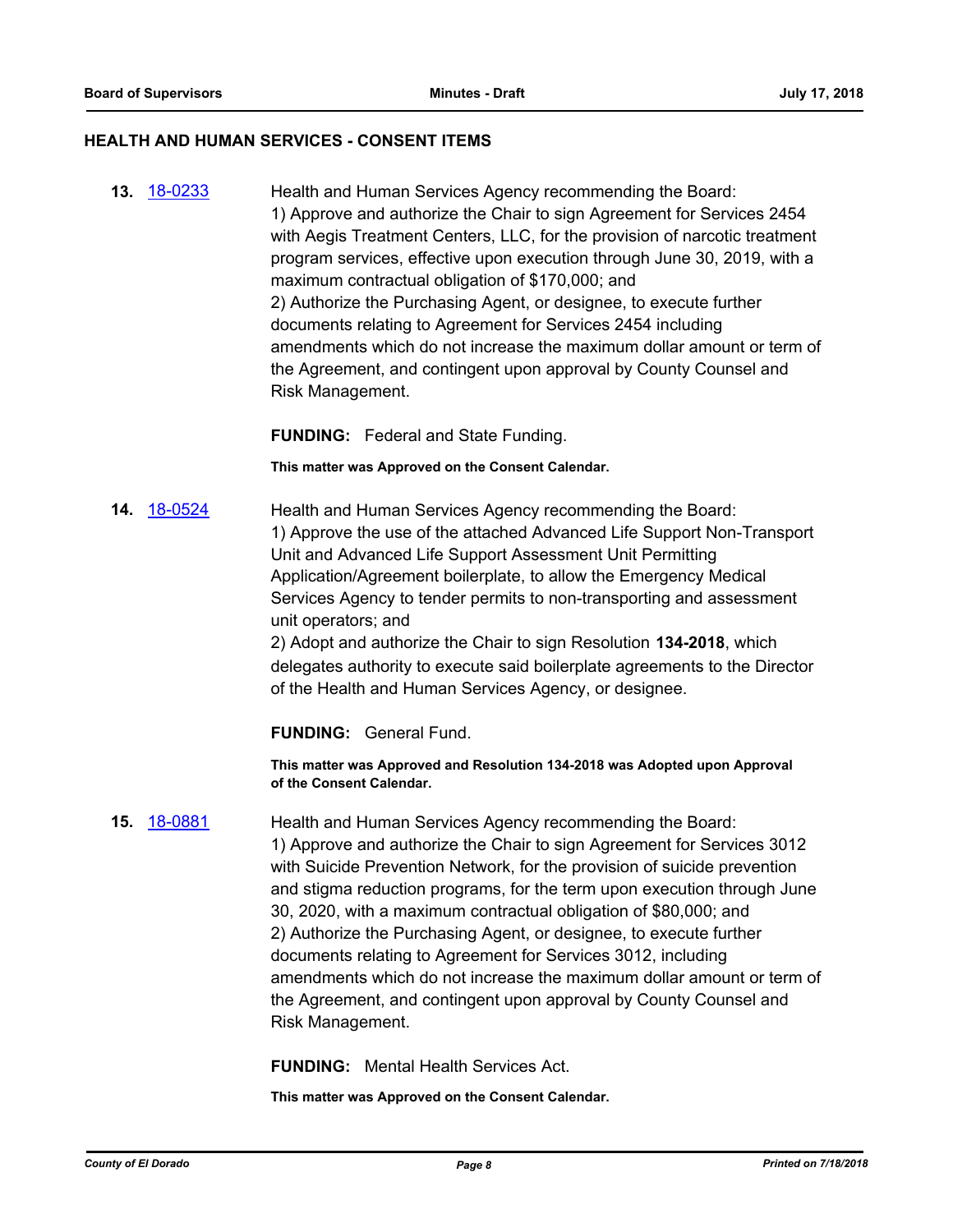#### **LAND USE AND DEVELOPMENT - CONSENT ITEMS**

**16.** [18-1038](http://eldorado.legistar.com/gateway.aspx?m=l&id=/matter.aspx?key=24387) Community Development Services, Administration and Finance Division, recommending the Board approve and authorize the Chair to sign the Third Amendment to Agreement for Services 532-S1311 with C & S Engineers, Inc., to extend the term for airport consulting services, with no change in rates or compensation, for two additional years as well as two additional days to July 31, 2020, thereby allowing the Agreement term to coincide with the Federal Aviation Administration grant closeout of those Capital Improvement Program projects at the Placerville and Georgetown Airports which were already in process and initiated within the first five years of the Agreement.

> **FUNDING:** Federal Aviation Administration Grants (90%) and Accumulated Capital Outlay Fund (10%). (Federal Funds)

**This matter was Approved on the Consent Calendar.**

**17.** [18-0911](http://eldorado.legistar.com/gateway.aspx?m=l&id=/matter.aspx?key=24259) Community Development Services, Administration and Finance Division, recommending the Board approve and authorize the Chair to sign Agreement for Services 3104 with EPIC Aviation, LLC, for aviation fuel and support services for the Placerville and Georgetown Airports, effective upon final execution by both parties for a stated period of five years, starting July 20, 2018, and terminating on July 19, 2023, with a not-to-exceed amount of \$3,500,000, inclusive of all costs and expenses.

> **FUNDING:** Airport Enterprise Funds - Fee Revenue for Placerville and Georgetown Airports.

**This matter was Approved on the Consent Calendar.**

**18.** [18-1007](http://eldorado.legistar.com/gateway.aspx?m=l&id=/matter.aspx?key=24356) Community Development Services, Administration and Finance Division, recommending the Board take the following actions pertaining to the Taxiway Edge Lights Project at the Placerville Airport, PW 17-31163, CIP 93130, Contract 3204: 1) Approve and adopt the Plans and Contract Documents and authorize the Chair to sign the Plans; and 2) Authorize advertisement for construction bids.

> **FUNDING:** Federal Aviation Administration Grant (90% - Federal) and Accumulated Capital Outlay Fund (10% - Local).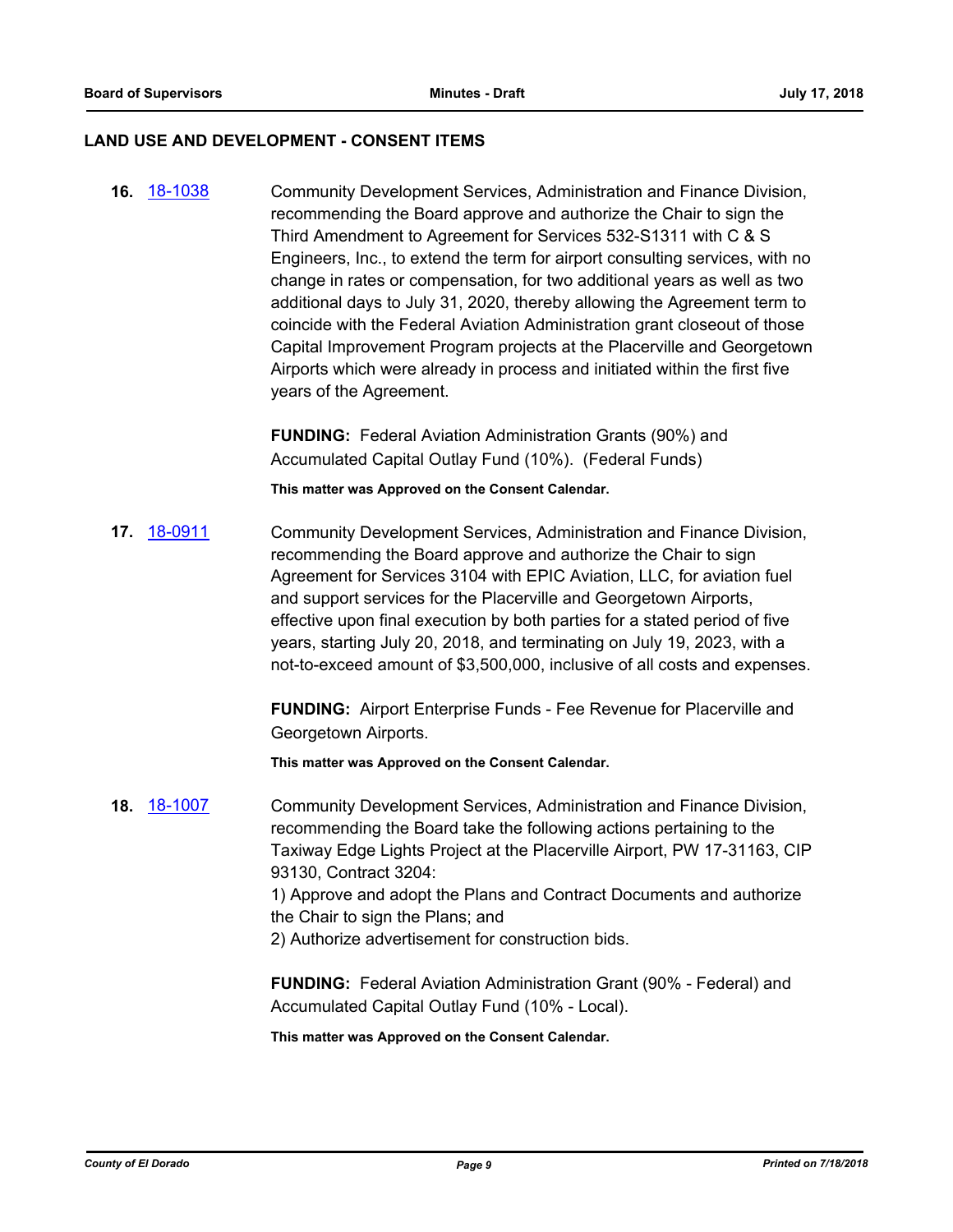**19.** [18-0941](http://eldorado.legistar.com/gateway.aspx?m=l&id=/matter.aspx?key=24289) Community Development Services, Department of Transportation and Department of Planning and Building, recommending the Board: 1) Approve and authorize the Chair to sign the Purchase and Sale Agreement and Joint Escrow Instructions (Agreement), for Scariot/DeWolf parcel, Assessor's Parcel Number 109-230-12 (Parcel) totaling 51.12 acres in Cameron Park for rare plant habitat conservation. Purchase price to be \$1,670,000, plus closing and appraisal costs; 2) Approve and authorize the Rare Plant Endowment Fund to temporarily loan the Ecological Preserve Fee Fund \$20,000 for cash flow purposes to make the land purchase; and 3) Approve and authorize the chair to sign a budget transfer amending the budget for Fiscal Year 2018/19 to allow for the Fixed Asset Land purchase. **FUNDING:** Ecological Preserve Special Revenue Fund. (No Federal Funds) **This matter was Approved on the Consent Calendar. 20.** [18-0984](http://eldorado.legistar.com/gateway.aspx?m=l&id=/matter.aspx?key=24332) Community Development Services, Planning and Building Department, recommending the Board direct staff to proceed with issuance of a Request for Proposals for Community Design Guidelines/Standards.

> **FUNDING:** \$250,000 in Fiscal Year 2018/19, with \$125,000 in the Economic Development budget (TOT) and \$125,000 in the Planning budget. (General Fund)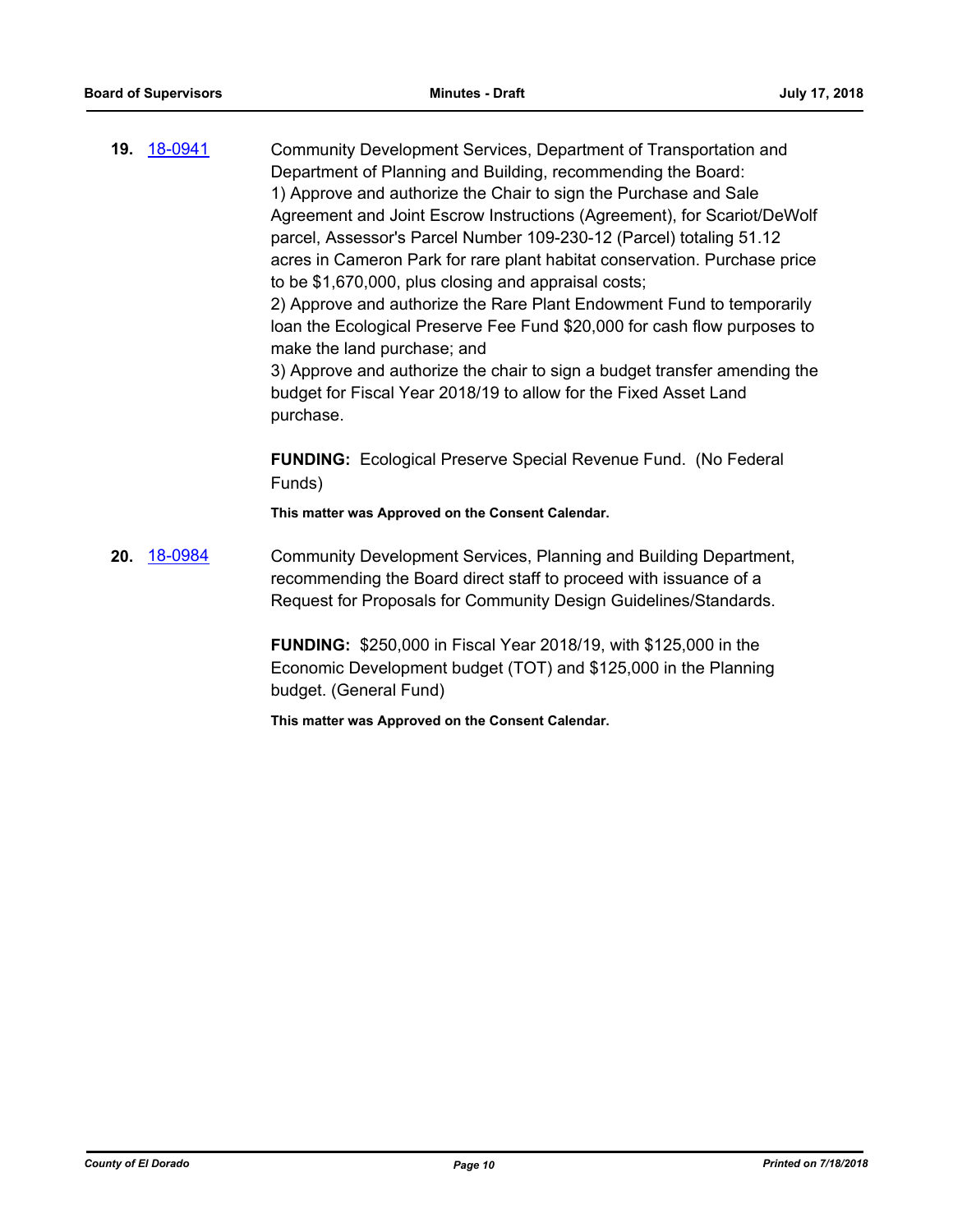| 21. <u>18-1024</u> | Surveyor's Office recommending the Board:                               |
|--------------------|-------------------------------------------------------------------------|
|                    | 1) Acknowledge and consent to the making of an Irrevocable Offer of     |
|                    | Dedication For A Road Right Of Way And Public Service Easement, on      |
|                    | Assessor's Parcel number 119-100-55. Offer shall include the underlying |
|                    | fee:                                                                    |
|                    | 2) Acknowledge and consent to the making of an Irrevocable Offer of     |
|                    | Dedication For A Drainage Easement, on Assessor's Parcel number         |

119-100-55; 3) Acknowledge and consent to the making of a Grant Of Temporary Construction Easement, on Assessor's Parcel number 119-100-55; 4) Acknowledge and consent to the making of a Grant Of Temporary Access Easement, on Assessor's Parcel number 119-100-55; and 5) Authorize the Chair to sign a consent for each of the above dedications and to record the Irrevocable Offer of Dedications with the consent

attached. Authorization for recording said Offer is pursuant to Government Code Section 7050.

## **FUNDING:** N/A

**This matter was Approved on the Consent Calendar.**

**22.** [18-1025](http://eldorado.legistar.com/gateway.aspx?m=l&id=/matter.aspx?key=24374) Surveyor's Office recommending the Board:

1) Acknowledge and consent to the making of an Irrevocable Offer Of Dedication For Public Service Easement on Assessor's Parcel Number 119-100-51; and

2) Authorize the Chair to sign a consent for the above dedication and to record the Irrevocable Offer of Dedication with the consent attached. Authorization for recording said Offer is pursuant to Government Code Section 7050.

**FUNDING:** N/A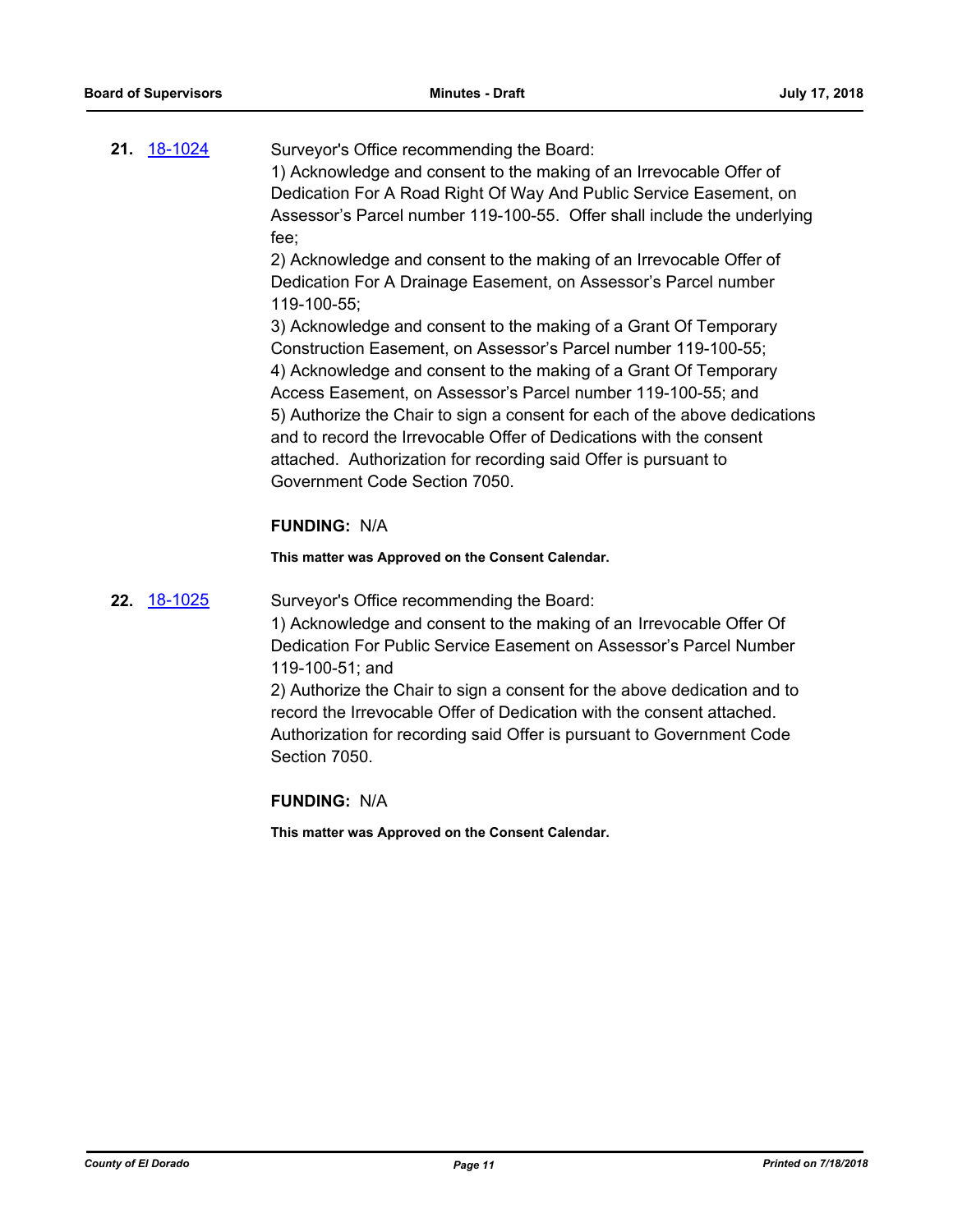| 23. | 18-1026 | Surveyor's Office recommending the Board:                                  |
|-----|---------|----------------------------------------------------------------------------|
|     |         | 1) Acknowledge and consent to the making of an Irrevocable Offer Of        |
|     |         | Dedication For A Drainage Easement on Assessor's Parcel Number             |
|     |         | 119-080-09;                                                                |
|     |         | 2) Acknowledge and consent to the making of an Irrevocable Offer Of        |
|     |         | Dedication For Road Right Of Way, including underlying fee, on             |
|     |         | Assessor's Parcel Number 119-080-08;                                       |
|     |         | 3) Acknowledge and consent to the making of an Irrevocable Offer Of        |
|     |         | Dedication For Road Right Of Way, including underlying fee, on             |
|     |         | Assessor's Parcel Number 119-080-09; and                                   |
|     |         | 4) Authorize the Chair to sign a consent for each of the above dedications |
|     |         | and to record the Irrevocable Offer of Dedications with the consent        |
|     |         | attached. Authorization for recording said Offer is pursuant to            |
|     |         | Government Code Section 7050.                                              |
|     |         |                                                                            |

# **FUNDING:** N/A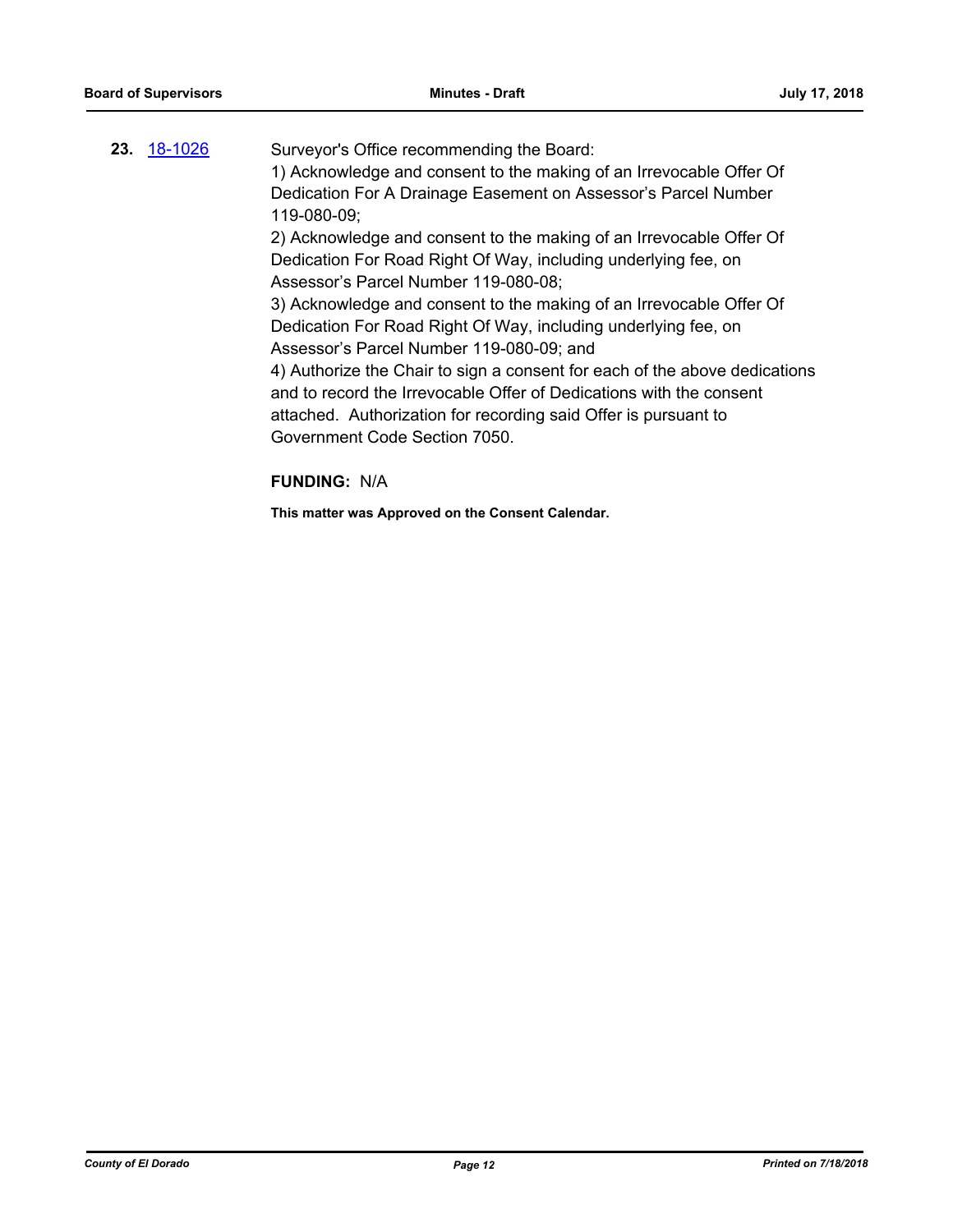#### **LAW AND JUSTICE - CONSENT ITEMS**

**24.** [18-0876](http://eldorado.legistar.com/gateway.aspx?m=l&id=/matter.aspx?key=24223) District Attorney recommending the Board approve and authorize the continuation of perpetual agreements and software licenses with the following:

> 1) Department of Justice, Agreement 01-098-01(139-S0611), for laboratory analysis at an estimated annual amount of \$35,000; 2) Accurint, Agreement 581-S1210, to conduct public and commercial database searches for attorneys and investigators, at an estimated annual amount of \$10,080;

3) Constellation Justice Systems, Agreement 317-S0111 for case tracking, document production, scheduling, management and operational reporting, legal support and research tracking, as well as victim/witness services for the annual not-to-exceed amount of \$100,000; 4) Lexipol, LLC, Agreement 043-S1611, Amendment II for policy manual update guidance based on the latest changes in federal and state statutes, regulations, best practices and case law for the annual

not-to-exceed amount of \$2,750; and 5) TransUnion Risk and Alternative Data Solutions, Inc. for a TLOXP access subscription for the purpose of investigative research in the estimated annual amount of \$1,900.

**FUNDING:** General Fund.

**This matter was Approved on the Consent Calendar.**

**25.** [18-0872](http://eldorado.legistar.com/gateway.aspx?m=l&id=/matter.aspx?key=24219) Probation Department recommending the Board:

1) Make findings that it is more economical and feasible to contract out in accordance with Chapter 3.13, Section 3.13.030 of the County Contracting Out Ordinance;

2) Make findings pursuant to Article II, Section 210b(6) of the El Dorado County Charter that the ongoing aggregate of work to be performed is not sufficient to warrant the addition of permanent staff; and 3) Approve and authorize the Chair to sign Agreement 2998 with Julie Wyatt, dba J. Wyatt Consulting, to continue to provide consultant services for the Community Corrections Partnership (CCP) for a not to exceed amount of \$405,000. This agreement is for a three (3) year term beginning July 17, 2018 through July 13, 2021 subject to funding through the CCP annual AB 109 approved budget.

**FUNDING:** Public Safety Realignment (AB 109).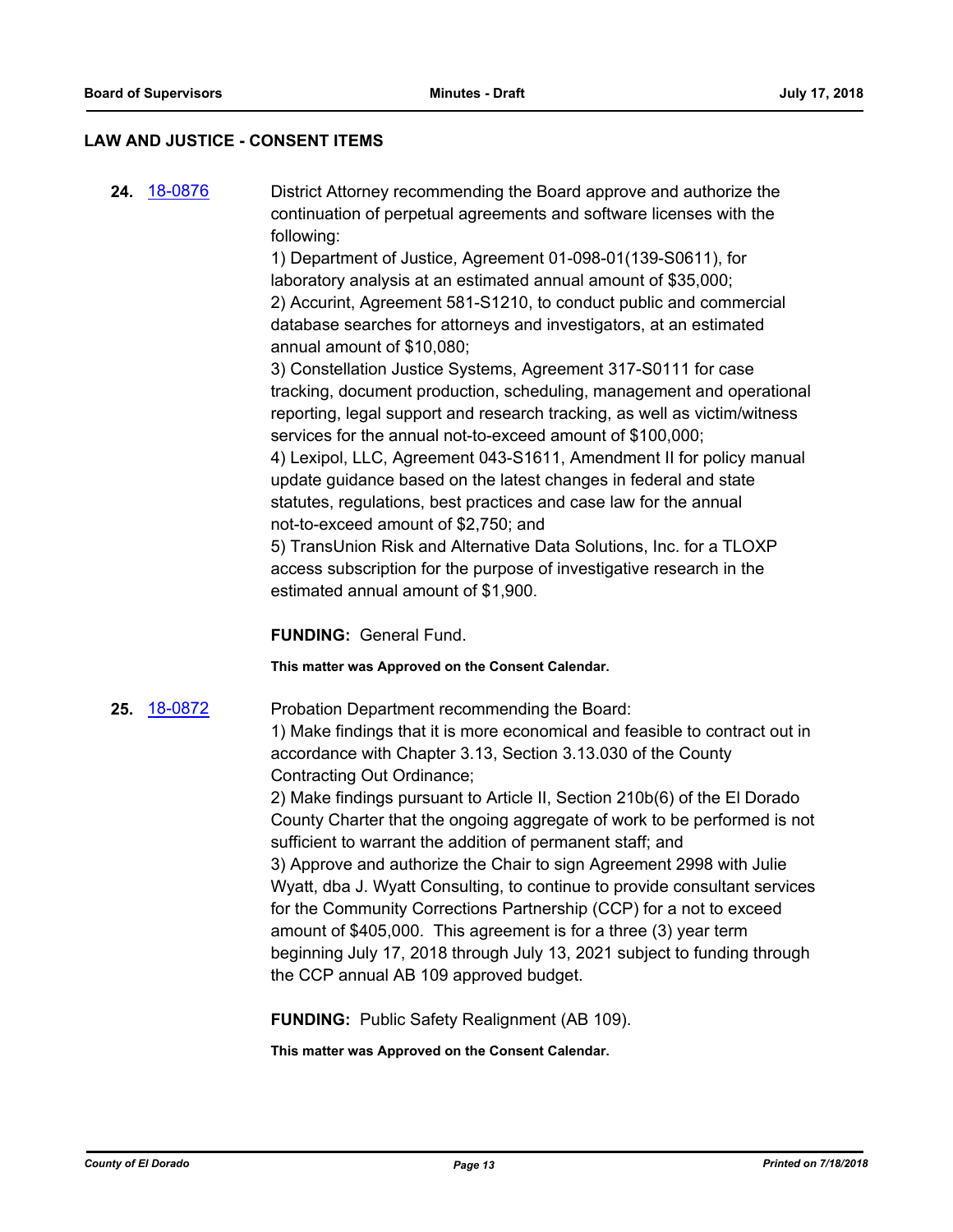**26.** [18-1061](http://eldorado.legistar.com/gateway.aspx?m=l&id=/matter.aspx?key=24411) Office of the Public Defender recommending the Board adopt and authorize the Chair to sign Resolution **139-2018**, amending the Fiscal Year 2018-19 Authorized Personnel Allocation Resolution 132-2018, thereby adding one full-time Supervising Investigator (Public Defender) allocation.

**FUNDING:** General Fund.

**Resolution 139-2018 was Adopted upon Approval of the Consent Calendar.**

**27.** [18-1033](http://eldorado.legistar.com/gateway.aspx?m=l&id=/matter.aspx?key=24382) Sheriff's Office recommending the Board consider the following: 1) Accept the grant award for the Tobacco Law Enforcement Grant Program in the amount of \$924,085;

> 2) Authorize the Sheriff and the Chair to sign a Memorandum of Understanding (FENIX 3152) with the California Department of Justice (CA DOJ) for the term July 1, 2018 through June 30, 2020;

3) Adopt and authorize the Chair to sign the Tobacco Law Enforcement Grant Program required Governing Body Resolution **137-2018** for the purpose of authorizing the applicant to enter into a contract with the state and identifying the Sheriff as the authorized person to execute future amendments to the contract;

4) Adopt and authorize the Chair to sign Resolution **138-2018** amending the Authorized Personnel Allocation Resolution by adding 2.0 Limited Term Full Time Equivalent Deputy Sheriffs I/II; and

5) Approve and authorize the Chair to sign related budget transfer increasing revenues and appropriations in the Sheriff's Office Fiscal Year 2018/19 budget by \$460,836. (4/5 vote required)

**FUNDING:** CA DOJ Tobacco Law Enforcement Grant Program.

**This matter was Approved and Resolutions 137-2018 and 138-2018 were Adopted upon Approval of the Consent Calendar.**

## **END CONSENT CALENDAR**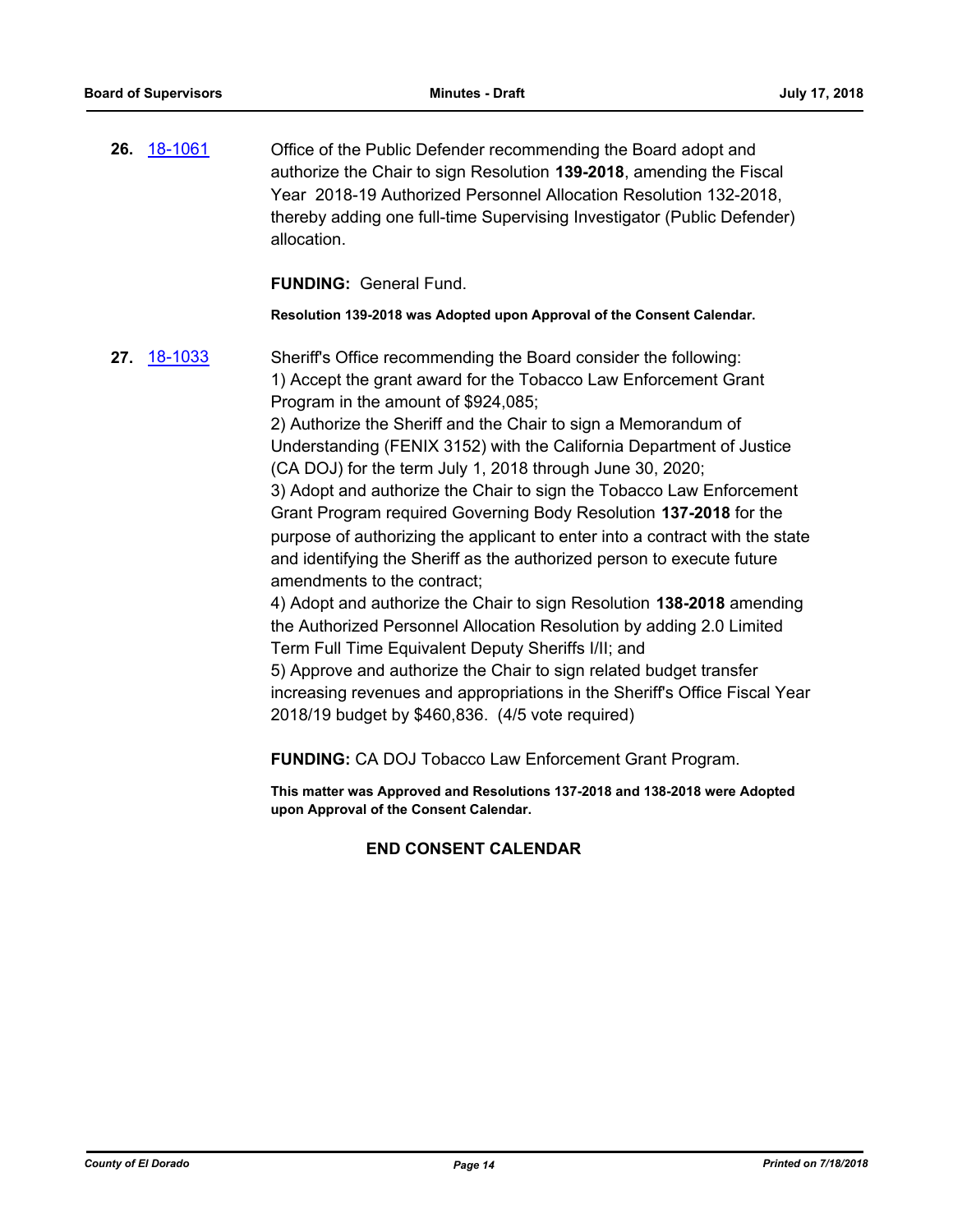#### **DEPARTMENT MATTERS (Items in this category may be called at any time)**

**28.** [18-0998](http://eldorado.legistar.com/gateway.aspx?m=l&id=/matter.aspx?key=24347) Probation Department requesting the Board: 1) Receive a Presentation on Probation Supervision Week; and 2) Approve and authorize the Chair to sign a Proclamation recognizing July 15-21, 2018 as Probation Supervision Week in the County of El Dorado. (Est. Time: 15 Min.)

> **Supervisor Ranalli read the Proclamation. A motion was made by Supervisor Ranalli, seconded by Supervisor Veerkamp to Approve this matter.**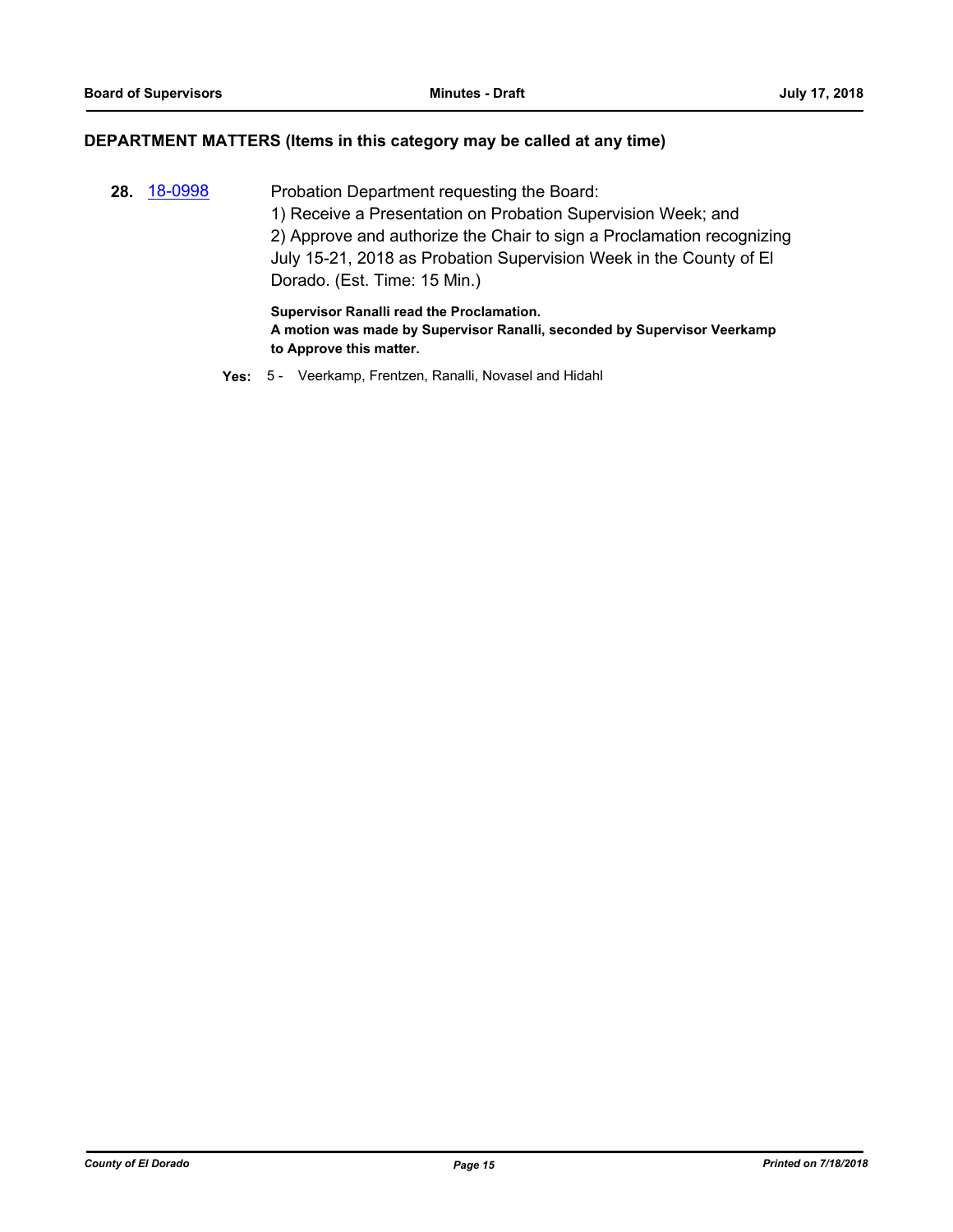**29.** [18-0622](http://eldorado.legistar.com/gateway.aspx?m=l&id=/matter.aspx?key=23967) Health and Human Services Agency recommending the Board approve the following actions related to the Healthy Communities Strategic Plan: 1) Regarding Goal #1 "Protect against adverse outcomes among children and youth, adults and seniors," Project 1.3 of the Strategic Plan "Seniors" -

> Recommendation: Change "Seniors" to "Older Adults" in the Strategic Plan, and as standard practice when addressing and referencing this segment of the population;

2) Regarding Goal #3 "Improve access to services for all communities," Objective 3.1.4 "Produce a sustainability plan identifying additional resources and collaboration to sustain community hubs and mobile outreach to socially isolated areas." -

Recommendation: Address turnover of Public Health staff in the Community Hubs model by converting the Limited Term positions to Permanent positions;

3) Regarding Goal #4 "Promote community practices for a safe environment that supports positive physical and behavioral health and wellness among residents and visitors," Objective 4.1.1 "Recommend a process that will integrate public health practice more effectively into the land use planning process." -

Recommendation: Approval to develop a draft "Health in All Policies" Board Policy to be presented and reviewed by the Board of Supervisors; 4) Regarding Goal #4 "Promote community practices for a safe environment that supports positive physical and behavioral health and wellness among residents and visitors," Objective 4.1.2 "Assess and evaluate best practices to prevent tobacco, alcohol and other drug use, and make policy recommendations to the Board for consideration." - Recommendation: Approve in concept amending County Ordinance 4190 (Section 8.60.040 - Smoking prohibition, public places) to prohibit smoking and tobacco use, including electronic smoking devices, in all outdoor areas owned or leased by the County of El Dorado, including parking lots, walkways, and the grounds of all buildings owned or leased by the County of El Dorado to be tobacco-free;

5) Regarding Goal #4 "Promote community practices for a safe environment that supports positive physical and behavioral health and wellness among residents and visitors," Objective 4.1.2 of the Strategic Plan "Assess and evaluate best practices to prevent tobacco, alcohol and other drug use, and make policy recommendations to the Board for consideration." -

Recommendation: Approve the Tobacco Use Prevention Program (TUPP) working with County Counsel to draft an El Dorado County specific Tobacco Retail License, to bring back to the Board at a later date for review;

6) Regarding Goal #4 "Promote community practices for a safe environment that supports positive physical and behavioral health and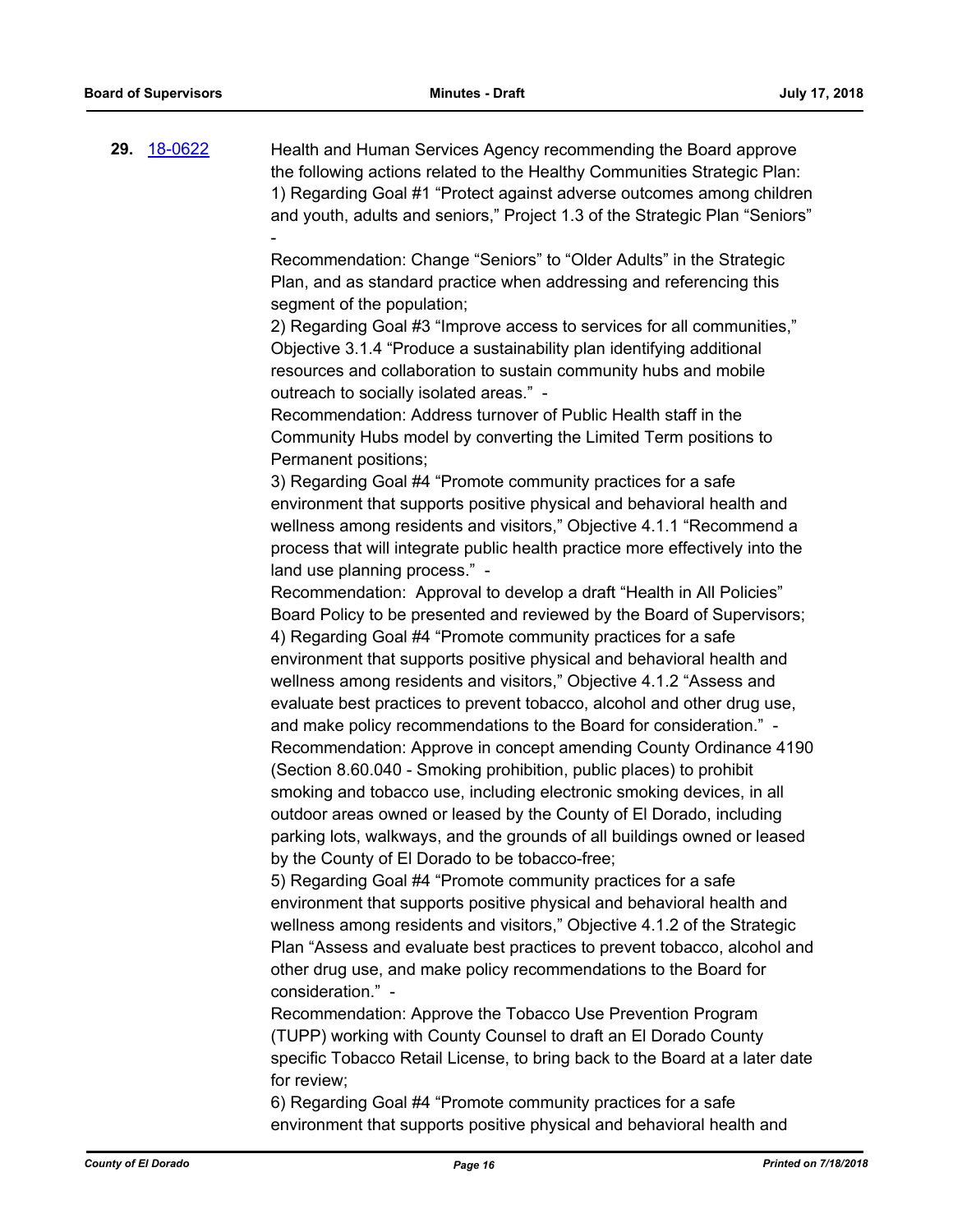wellness among residents and visitors," Objective 4.1.4a "Establish a program to reduce, recover, and recycle food loss and waste." - Recommendation: Support the implementation of a pilot program (Waste Not El Dorado) by the Environmental Management Department and Health and Human Services Agency, to eliminate food insecurity by reducing, recovering, and recycling food loss and waste;

7) Regarding Goal #4 "Promote community practices for a safe environment that supports positive physical and behavioral health and wellness among residents and visitors," Objective 4.1.4b of the Strategic Plan "Assess and evaluate best practices and policies relative to healthy food and beverage offerings in El Dorado County buildings." - Recommendation: Support a Request for Proposal (RFP) to solicit vendors with healthy options;

8) Regarding Goal #4 "Promote community practices for a safe environment that supports positive physical and behavioral health and wellness among residents and visitors," Objective 4.1.4b "Assess and evaluate best practices and policies relative to healthy food and beverage offerings in El Dorado County buildings." -

Recommendation: Support a minimum of 50% healthy snack options in vending machine contract(s) that result from the aforementioned RFP; 9) Regarding Goal #4 "Promote community practices for a safe environment that supports positive physical and behavioral health and wellness among residents and visitors," Objective 4.1.4b "Assess and evaluate best practices and policies relative to healthy food and beverage offerings in El Dorado County buildings." -

Recommendation: Support 100% healthy snack options for all vending machine contracts negotiated after 2019; and

10) Regarding Goal #5 of the Strategic Plan "Strengthen collaboration with community stakeholders to ensure the development and delivery of comprehensive and integrated services." -

Recommendation: Continue to support the Public Health Accreditation efforts now and in the future. (Est. Time: 1 Hr.)

## **FUNDING:** N/A

**A motion was made by Supervisor Hidahl, seconded by Supervisor Ranalli to Approve the following:**

**1) Regarding Goal #1 "Protect against adverse outcomes among children and youth, adults and seniors," Project 1.3 of the Strategic Plan "Seniors" - Change "Seniors" to "Older Adults" in the Strategic Plan, and as standard practice when addressing and referencing this segment of the population.**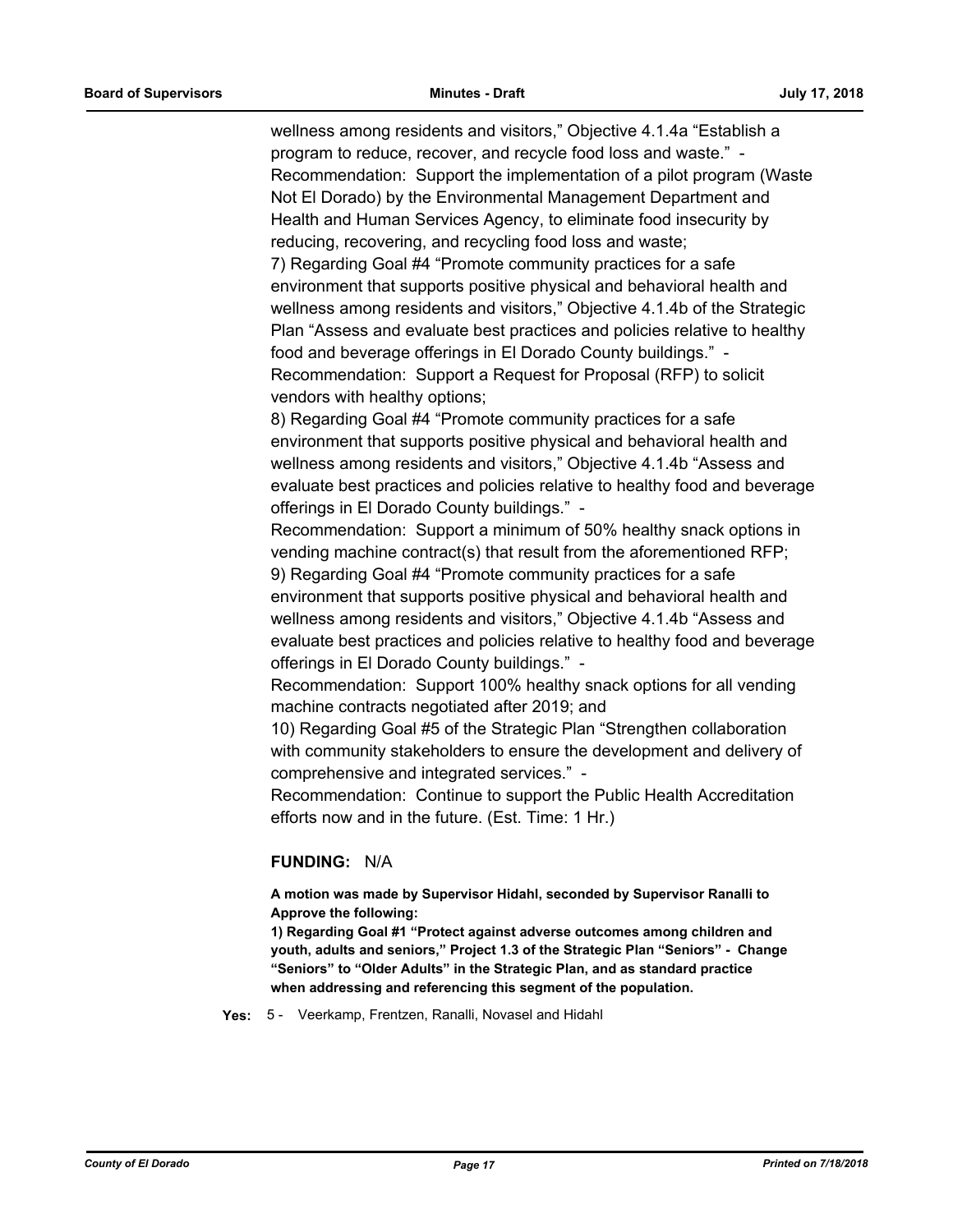#### *Public Comment: J. Copeland*

**A motion was made by Supervisor Novasel, seconded by Supervisor Hidahl to Approve the following:**

**Regarding Goal #3 "Improve access to services for all communities," Objective 3.1.4 "Produce a sustainability plan identifying additional resources and collaboration to sustain community hubs and mobile outreach to socially isolated areas." - Address turnover of Public Health staff in the Community Hubs model by converting the Limited Term positions to Permanent positions.**

#### **Yes:** 5 - Veerkamp, Frentzen, Ranalli, Novasel and Hidahl

**A motion was made by Supervisor Veerkamp, seconded by Supervisor Frentzen to Approve the following:**

**Regarding Goal #4 "Promote community practices for a safe environment that supports positive physical and behavioral health and wellness among residents and visitors," Objective 4.1.1 "Recommend a process that will integrate public health practice more effectively into the land use planning process." - Develop a draft "Health in All Policies" Board Policy to be presented and reviewed by the Board of Supervisors.**

#### **Yes:** 5 - Veerkamp, Frentzen, Ranalli, Novasel and Hidahl

**A motion was made by Supervisor Hidahl, seconded by Supervisor Frentzen to Approve the following:**

**Regarding Goal #4 "Promote community practices for a safe environment that supports positive physical and behavioral health and wellness among residents and visitors," Objective 4.1.2 "Assess and evaluate best practices to prevent tobacco, alcohol and other drug use, and make policy recommendations to the Board for consideration." - Approve in concept amending County Ordinance 4190 (Section 8.60.040 - Smoking prohibition, public places) to prohibit smoking and tobacco use, including electronic smoking devices, in all outdoor areas owned or leased by the County of El Dorado, including parking lots, walkways, and the grounds of all buildings owned or leased by the County of El Dorado to be tobacco-free.**

#### **Yes:** 5 - Veerkamp, Frentzen, Ranalli, Novasel and Hidahl

**A motion was made by Supervisor Hidahl, seconded by Supervisor Frentzen to Approve the following:**

**Regarding Goal #4 "Promote community practices for a safe environment that supports positive physical and behavioral health and wellness among residents and visitors," Objective 4.1.2 of the Strategic Plan "Assess and evaluate best practices to prevent tobacco, alcohol and other drug use, and make policy recommendations to the Board for consideration." - Approve the Tobacco Use Prevention Program (TUPP) working with County Counsel to draft an El Dorado County specific Tobacco Retail License, to bring back to the Board at a later date for review;**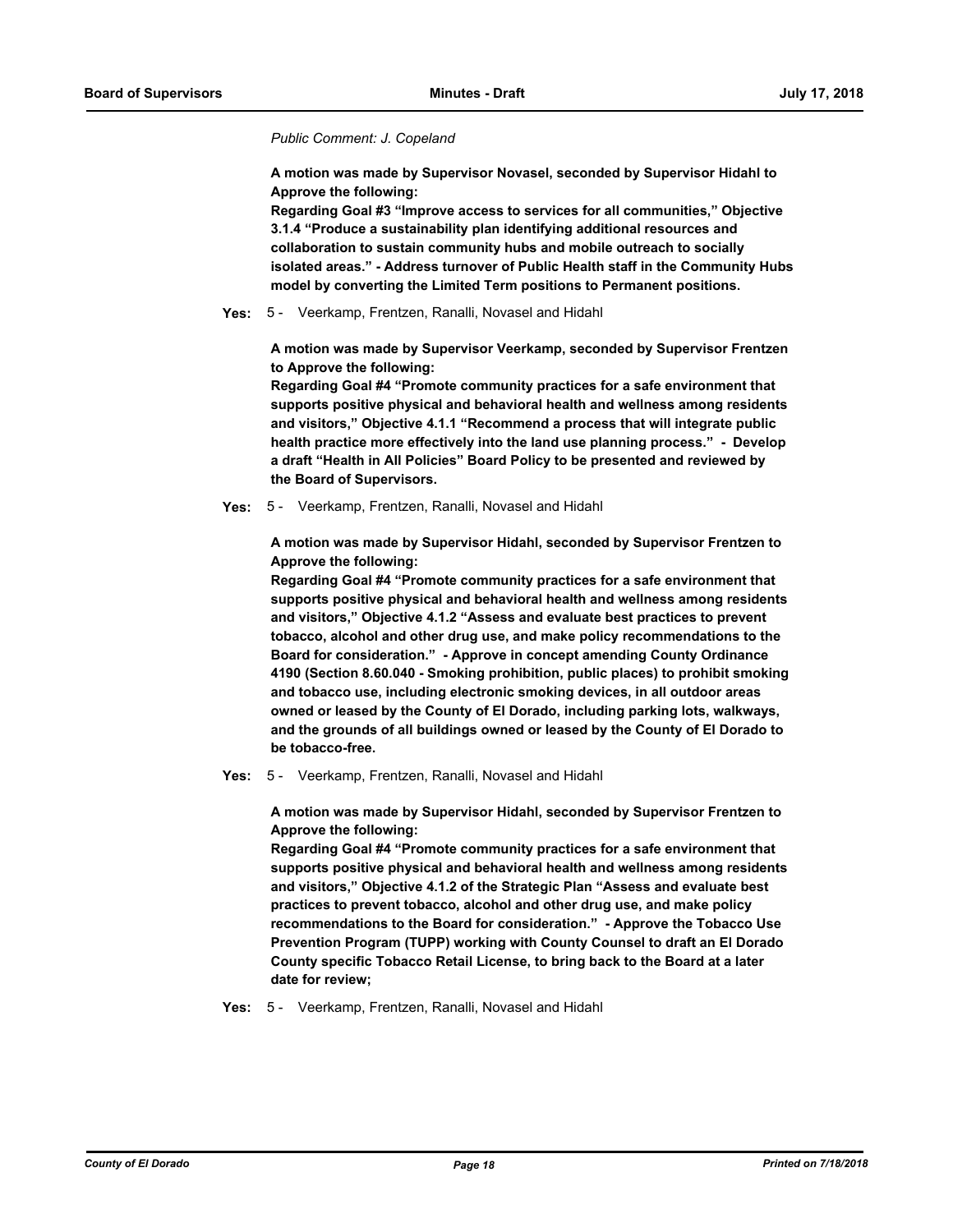**A motion was made by Supervisor Frentzen, seconded by Supervisor Veerkamp to Approve the following:**

**Regarding Goal #4 "Promote community practices for a safe environment that supports positive physical and behavioral health and wellness among residents and visitors," Objective 4.1.4a "Establish a program to reduce, recover, and recycle food loss and waste." - Support the implementation of a pilot program (Waste Not El Dorado) by the Environmental Management Department and Health and Human Services Agency, to eliminate food insecurity by reducing, recovering, and recycling food loss and waste.**

**Yes:** 5 - Veerkamp, Frentzen, Ranalli, Novasel and Hidahl

*Public Comment: N. Rosenberg*

**A motion was made by Supervisor Hidahl, seconded by Supervisor Novasel to Approve the following:**

**Regarding Goal #4 "Promote community practices for a safe environment that supports positive physical and behavioral health and wellness among residents and visitors," Objective 4.1.4b of the Strategic Plan "Assess and evaluate best practices and policies relative to healthy food and beverage offerings in El Dorado County buildings." - Support a Request for Proposal (RFP) to solicit vendors with healthy options.**

**Yes:** 5 - Veerkamp, Frentzen, Ranalli, Novasel and Hidahl

**A motion was made by Supervisor Veerkamp, seconded by Supervisor Ranalli to Approve the following:**

**Regarding Goal #4 "Promote community practices for a safe environment that supports positive physical and behavioral health and wellness among residents and visitors," Objective 4.1.4b "Assess and evaluate best practices and policies relative to healthy food and beverage offerings in El Dorado County buildings." - Support a minimum of 50% healthy snack options in vending machine contract(s) that result from the aforementioned RFP.**

**Yes:** 5 - Veerkamp, Frentzen, Ranalli, Novasel and Hidahl

**A motion was made by Supervisor Veerkamp, seconded by Supervisor Novasel to Approve the following:**

**Regarding Goal #4 "Promote community practices for a safe environment that supports positive physical and behavioral health and wellness among residents and visitors," Objective 4.1.4b "Assess and evaluate best practices and policies relative to healthy food and beverage offerings in El Dorado County buildings." - Support 100% healthy snack options for all vending machine contracts negotiated after 2019.**

**Yes:** 5 - Veerkamp, Frentzen, Ranalli, Novasel and Hidahl

**A motion was made by Supervisor Veerkamp, seconded by Supervisor Ranalli to Approve the following:**

**Regarding Goal #5 of the Strategic Plan "Strengthen collaboration with community stakeholders to ensure the development and delivery of comprehensive and integrated services." - Continue to support the Public Health Accreditation efforts now and in the future.**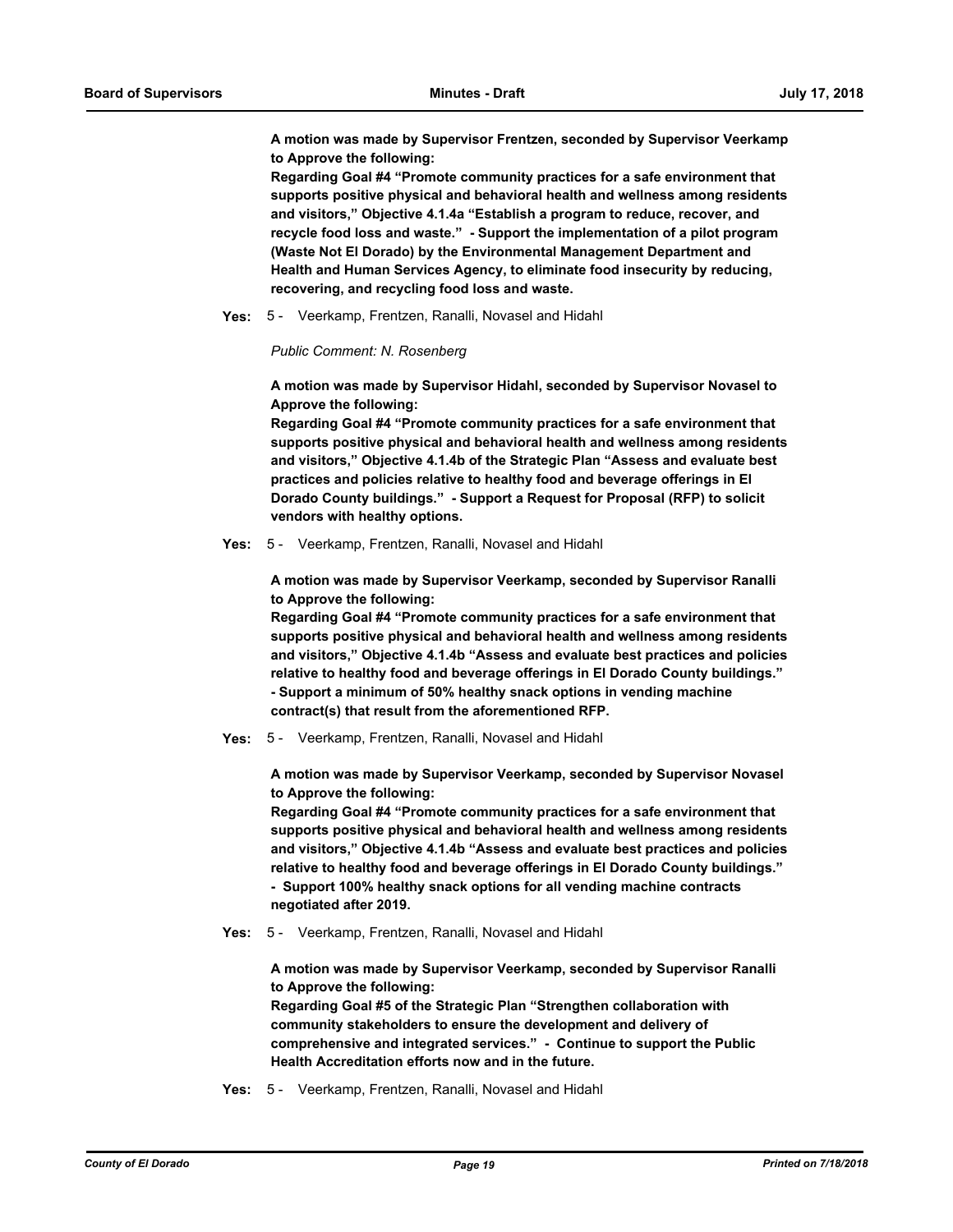#### **9:00 A.M. - TIME ALLOCATION**

**30.** [18-0892](http://eldorado.legistar.com/gateway.aspx?m=l&id=/matter.aspx?key=24239) HEARING - Library Department recommending the Board: 1) Conduct a public hearing to consider public comment on the annual written report of benefit assessment/service charges for Zone of Benefit D within County Service Area 10 for library services at the Cameron Park Library; and

2) Adopt and authorize the Chair to sign Resolution **145-2018** confirming the annual written report and authorizing the benefit assessment/service charges to be collected in the same manner as the County's ad valorem real property taxes for the 2018-19 fiscal year, noting that the pre-existing benefit assessment/service charges have been in place and collected since prior to the effective date of Proposition 218, with no increases in the amounts and no change in the methodology for calculating the amounts. A public hearing to consider the proposed assessments has been scheduled for July 17, 2018 at 9 am, and noticed as required by Government Code Section 25210.77a. Notice is scheduled for publication in the Mountain Democrat on July 2, 2018 and July 9, 2018. (Est. Time: 10 Min.)

**FUNDING:** County Service Area Benefit Assessments/Service Charges. The Cameron Park Library is funded primarily from benefit assessments/service charges and Zone D fund balance (77%), and charges for services (6%) with a Net County Cost of \$76,244 (17%) which is included in the Fiscal Year 2018-19 Recommended Budget.

**Supervisor Ranalli opened the public hearing and upon conclusion of public comment, closed the hearing. A motion was made by Supervisor Frentzen, seconded by Supervisor Ranalli to Approve this matter and Adopt Resolution 145-2018.**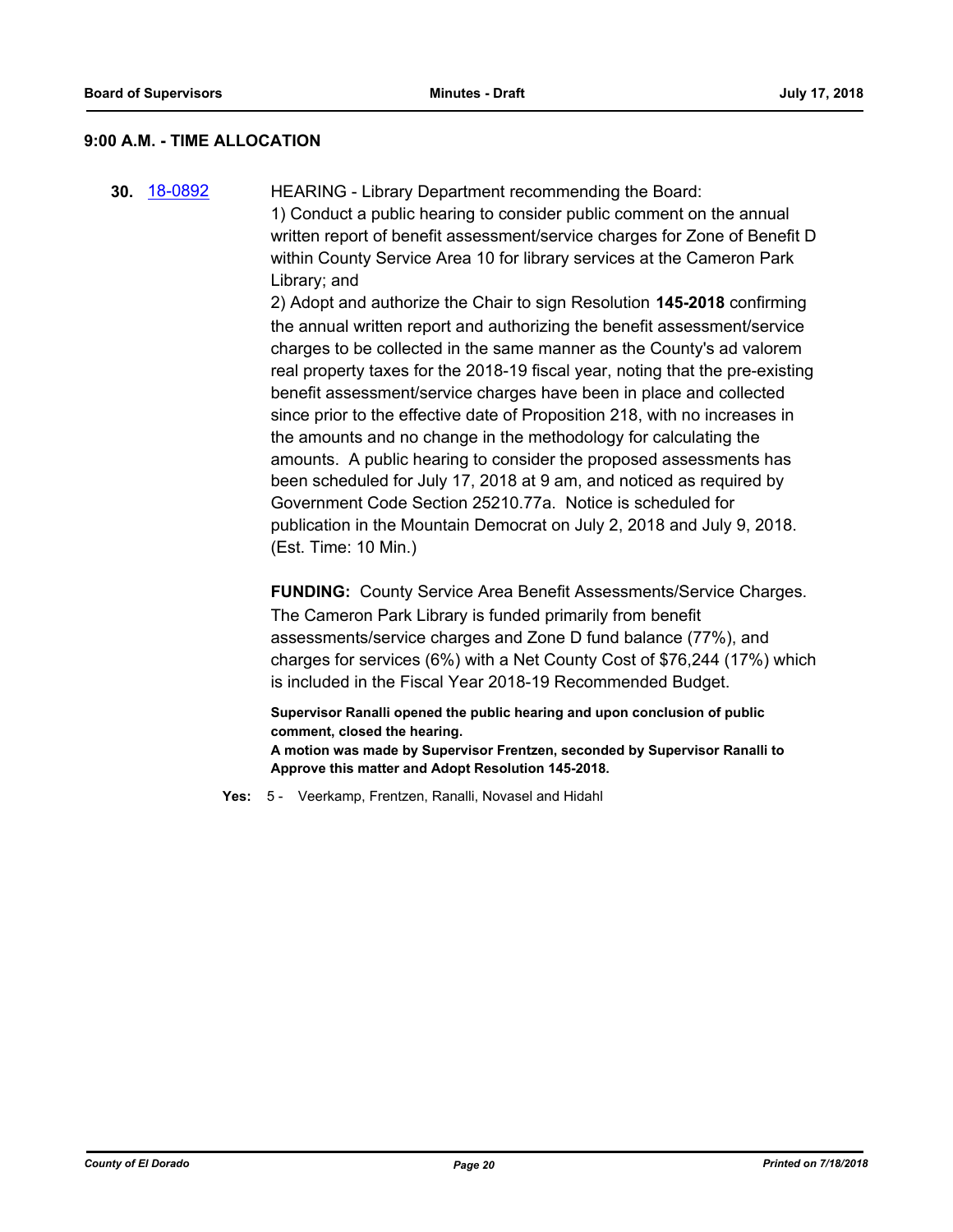## **9:30 A.M. -TIME ALLOCATION**

**31.** [18-1104](http://eldorado.legistar.com/gateway.aspx?m=l&id=/matter.aspx?key=24454) Supervisor Ranalli recommending the Board consider the following: 1) Receive a presentation provided by United States Air Force Colonel Raymond A. Kozak that will provide an overview of the National Guard and Reserve program and the valuable service the members of the National Guard and Reserve provide to their civilian employers and to the United States Armed Forces in service to their country, and the importance of civilian employers to recognize and support their employees as well as the family members of those who serve as members of the National Guard and Reserve program; and 2) Approve and authorize Chair to sign a proclamation recognizing the military reserve employees who serve El Dorado County and the United States of America. (Est. Time: 15 Min.)

> **Supervisor Ranalli read the Proclamation. A motion was made by Supervisor Ranalli, seconded by Supervisor Veerkamp to Approve this matter.**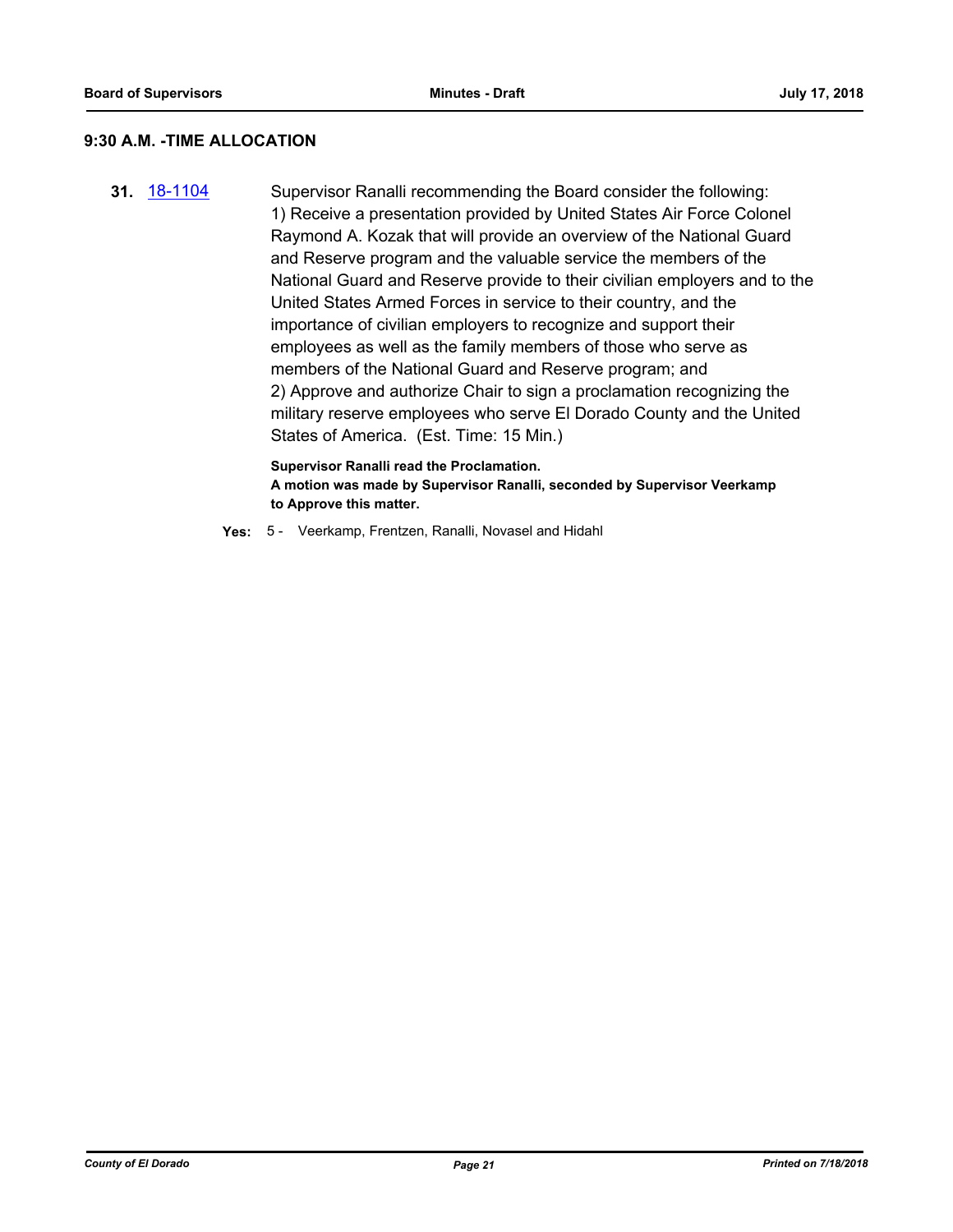#### **10:00 A.M. - TIME ALLOCATION**

**32.** [18-1067](http://eldorado.legistar.com/gateway.aspx?m=l&id=/matter.aspx?key=24417) Supervisor Veerkamp recommending the Board authorize the signatures of all five Supervisors on a certificate of recognition for Kathleen Dodge, Film Commissioner; and to join him in celebration and appreciation for her 25 year committment to the film industry and positive economic impact in El Dorado County. (Est. Time: 10 Min.)

> **Supervisor Veerkamp read the Proclamation. A motion was made by Supervisor Veerkamp, seconded by Supervisor Frentzen to Approve this matter.**

- **Yes:** 5 Veerkamp, Frentzen, Ranalli, Novasel and Hidahl
- **33.** [18-1034](http://eldorado.legistar.com/gateway.aspx?m=l&id=/matter.aspx?key=24383) HEARING The Board is asked to consider a request from the El Dorado Hills Community Services District ("District") to adopt and authorize the Chair to sign Resolution **135-2018** revising parks and recreation development impact mitigation fees for the District. (Est. Time: 15 Min.)

*Public Comment: J. Short, K. Bone*

**Supervisor Ranalli opened the public hearing and upon conclusion of public comment, closed the hearing. A motion was made by Supervisor Hidahl, seconded by Supervisor Veerkamp to Adopt Resolution 135-2018.**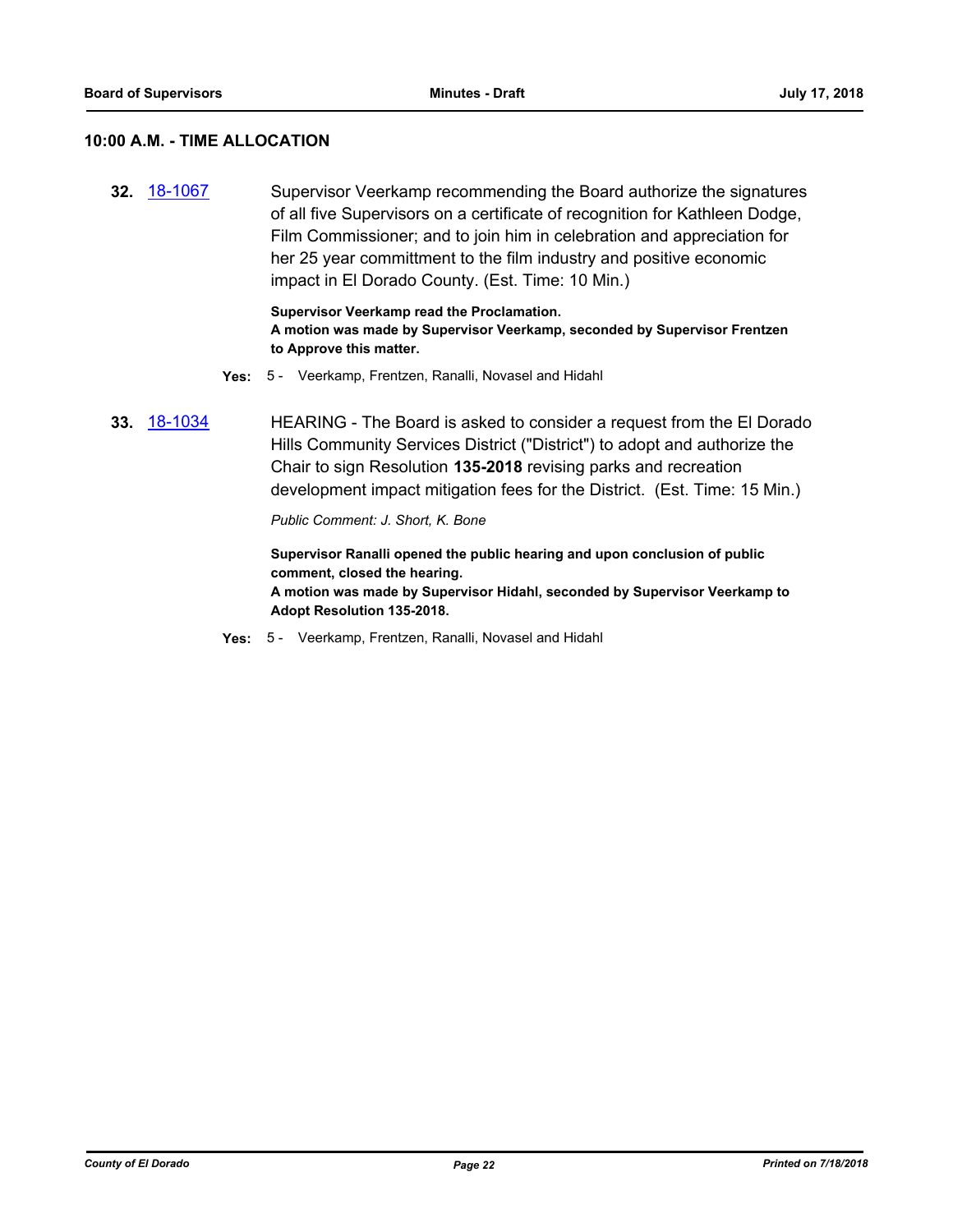**34.** [18-0687](http://eldorado.legistar.com/gateway.aspx?m=l&id=/matter.aspx?key=24032) HEARING - Health and Human Services Agency recommending the Board adopt and authorize the Chair to sign Resolution **123-2018**, revising the Emergency Medical Services Agency Fee Schedule effective July 17, 2018, which includes the following fee additions and expansions: 1) Expansion of the "Permitting Application Agreement" (formerly "Contract Application") fee to include permit applications for Advanced Life Support (ALS) Non Transporting and Assessment Units; 2) New fee for replacement EMT card fee of \$10 per card; 3) New fee for Public Safety First Aid and CPR training courses of \$100 initially and upon each four-year renewal; 4) New fee for Emergency Medical Responder (EMR) training courses of \$200 initially and upon each four-year renewal; and 5) New fee for patient record requests, when such requests are made by a law firm or by subpoena, of \$20 each. (Cont. 6/12/18, Item 40) (Est. Time: 15 Min.) **FUNDING:** Fee for Service.

**Supervisor Ranalli opened the public hearing and upon conclusion of public comment, closed the hearing.**

**A motion was made by Supervisor Veerkamp, seconded by Supervisor Hidahl to Approve this matter and Adopt Resolution 123-2018.**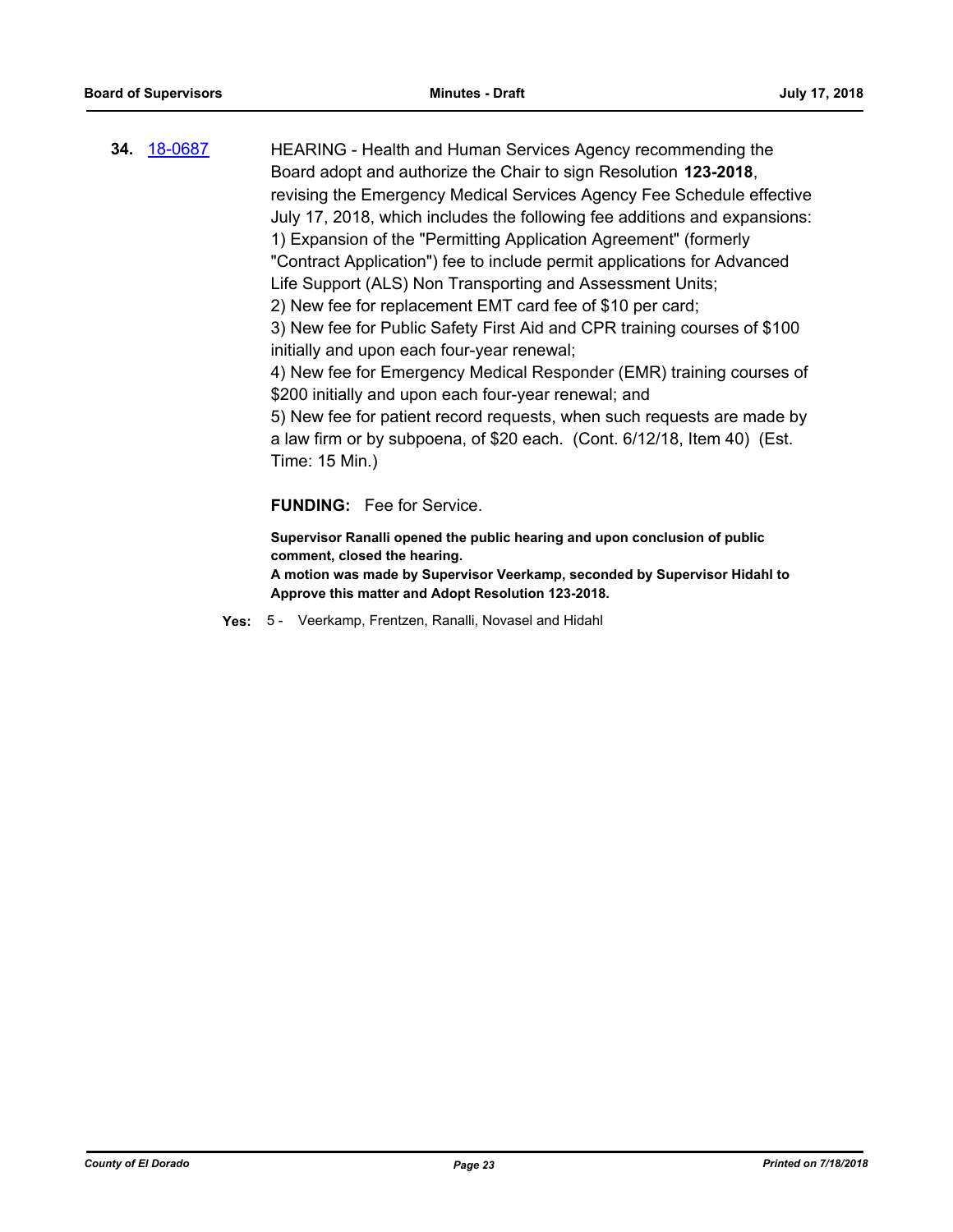#### **10:30 A.M. - TIME ALOOCATION**

**35.** [18-1103](http://eldorado.legistar.com/gateway.aspx?m=l&id=/matter.aspx?key=24453) Ad Hoc Cannabis Committee, in coordination with the Chief Administrative Office recommending the Board: 1) Approve and authorize the Chair to sign the following Resolutions to place the following ballot measures on the ballot for the November 2018 election which will enable voters to decide whether to allow different aspects of commercial cannabis and its taxation: a) Resolution **140-2018**, which will be one ballot measure, create a general commercial cannabis tax, with tax rate ranges that allows for the Board to set the tax rates for different commercial uses (e.g. outdoor cultivation, indoor cultivation, dispensary/retail sales, etc.) and a discretionary permitting process, with public feedback and an extensive enforcement program with a fine schedule for illegal commercial cannabis activity or violations of the County regulations. b) Resolution **141-2018**, allow for the outdoor and mixed light (e.g. greenhouse) cultivation of medicinal commercial cannabis with limits on the location of cultivation, amount of operations, and size of operations with rules to protect neighborhood security and the environment. c) Resolution **142-2018**, allow for the outdoor and mixed light (e.g. greenhouse) cultivation of recreational commercial cannabis with limits on the location of cultivation, amount of operations, and size of operations with rules to protect neighborhood security and the environment. d) Resolution **143-2018**, allow for indoor medicinal commercial cannabis operations (e.g. retail/dispensary sales, distribution and, indoor commercial cultivation) with limits on the location and amount of operations with rules to protect neighborhood security and the environment. e) Resolution **144-2018**, allow for indoor recreational commercial cannabis operations (e.g. retail/dispensary sales, distribution, and indoor commercial cultivation) with limits on the location and amount of operations with rules to protect neighborhood security and the environment. 2) Dissolve the ad hoc Cannabis Advisory Committee. (Est. Time: 2 Hr.) **FUNDING**: General Tax and Commercial Cannabis Program Fees. *Public Comment: R. Miller, D. Schaffer, R. Miller, P. Barrier, K.Suiter, P. Huntsinger, R.Ross* **A motion was made by Supervisor Frentzen to direct staff to return to the Board with an Ordinance to permanently ban commercial cannabis cultivation and operation for recreational adult use. Failed for lack of a second.**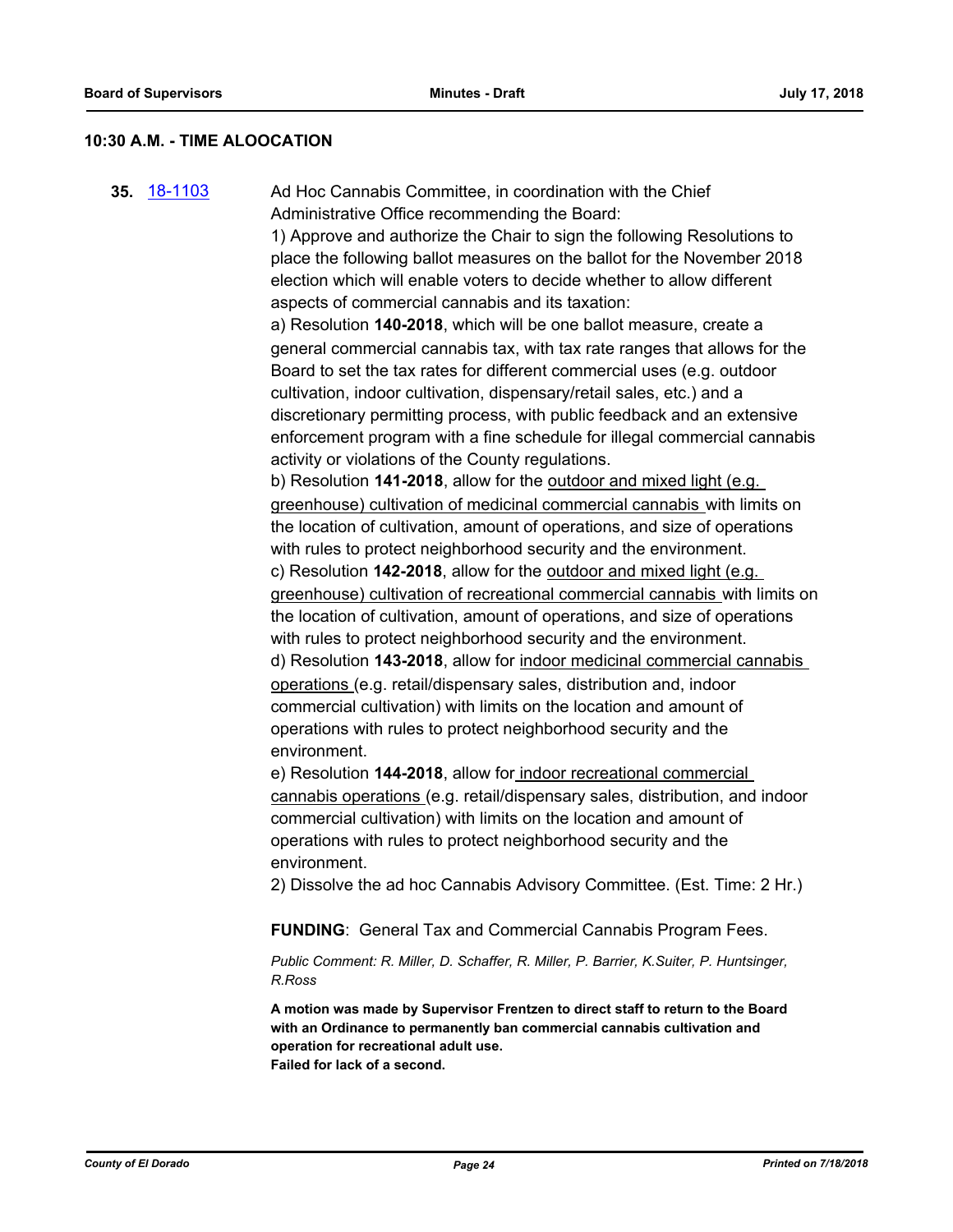**A motion was made by Supervisor Ranalli, seconded by Supervisor Hidahl to Approve this matter and Adopt Resolutions 140-2018, 141-2018, 142-2018, 143-2018 and 144-2018.**

**Supervisor Frentzen registered a No vote only on adopting Resolutions 142-2018 (Section c) and 144-2018 (Section e) and Approved the remainder of this item.**

**Yes:** 5 - Veerkamp, Frentzen, Ranalli, Novasel and Hidahl

#### **ITEMS TO/FROM SUPERVISORS**

**Supervisor Hidahl reported on the following: Behavioral Health Commission meeting. Chamber Annual Agricultural tour. Business Park meeting. Community Choice Aggregation meeting. El Dorado Water and Power Agency meeting. Therapeutic Community meeting. Community and Economic Development Advisory Committee meeting. Tribe EPA meeting. New Employee orientation. Supervisor Frentzen reported on the following: Public meeting for the Buck's Bar bridge. El Dorado Water and Power Agency meeting. Local Agency Formation Committee meeting. Supervisor Veerkamp reported on the following: New Employee orientation. Youth Committee representatives going to Japan. Farm to Fork event. United States Department of Agriculture housing meeting. PG&E vegetation management meeting. Marshall Medical representative meeting. CalTrans meeting. Supervisor Novasel reported on the following: El Dorado Center demolition. Barton Hospital event.**

**Tahoe Transportation District meeting. Tahoe Prosperity retreat. Two by Two meeting.**

**Supervisor Ranalli reported on the following: Farm to Fork event. Therapeutic Community meeting. Tribe EPA meeting. Self Protection informational meeting. Annual Volcanoville picnic. People to People.**

#### **CAO UPDATE**

**No report.**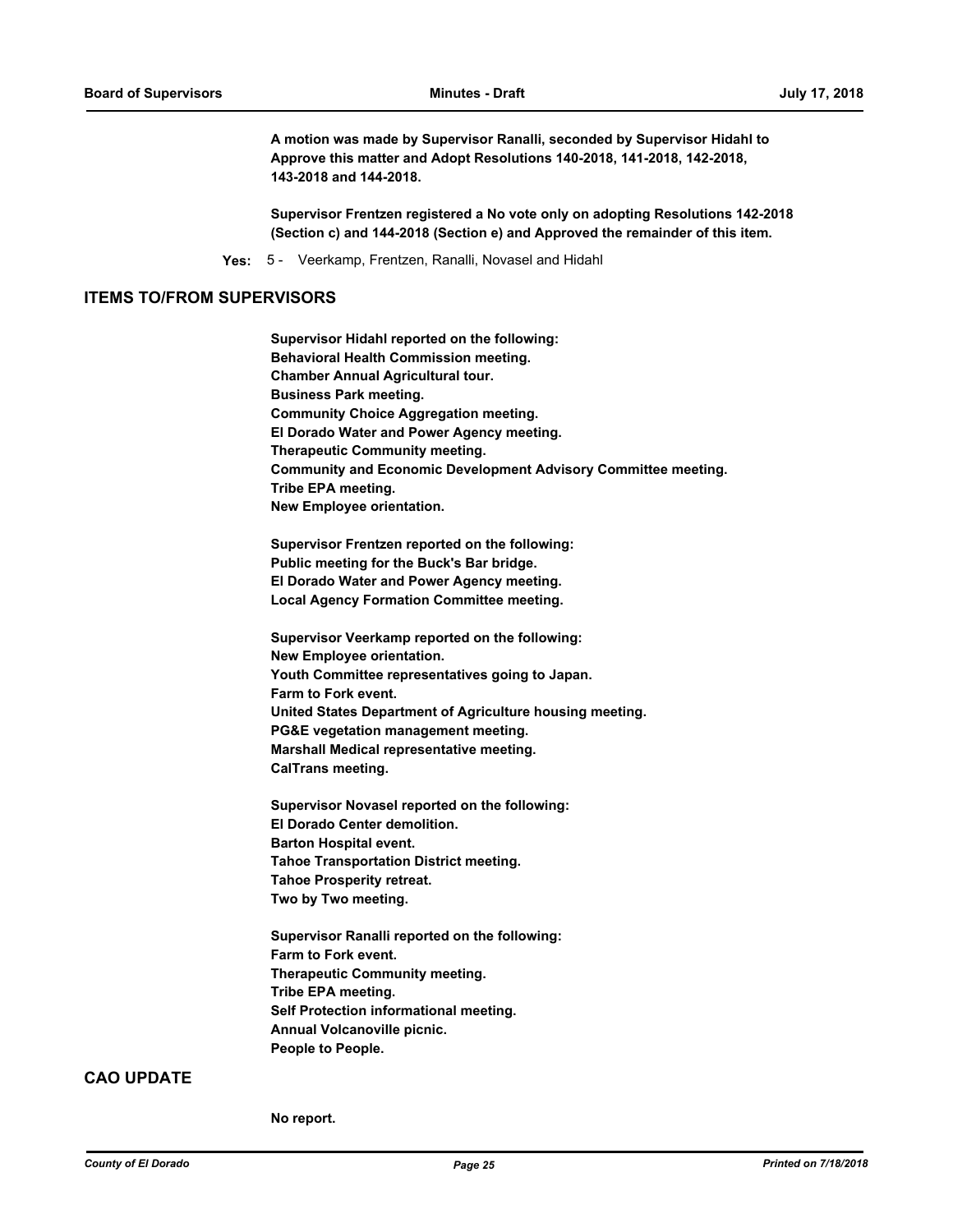# **ADJOURNED AT 5:02 P.M. in honor of Joe Stancil, Len Miller and Chuck LePere**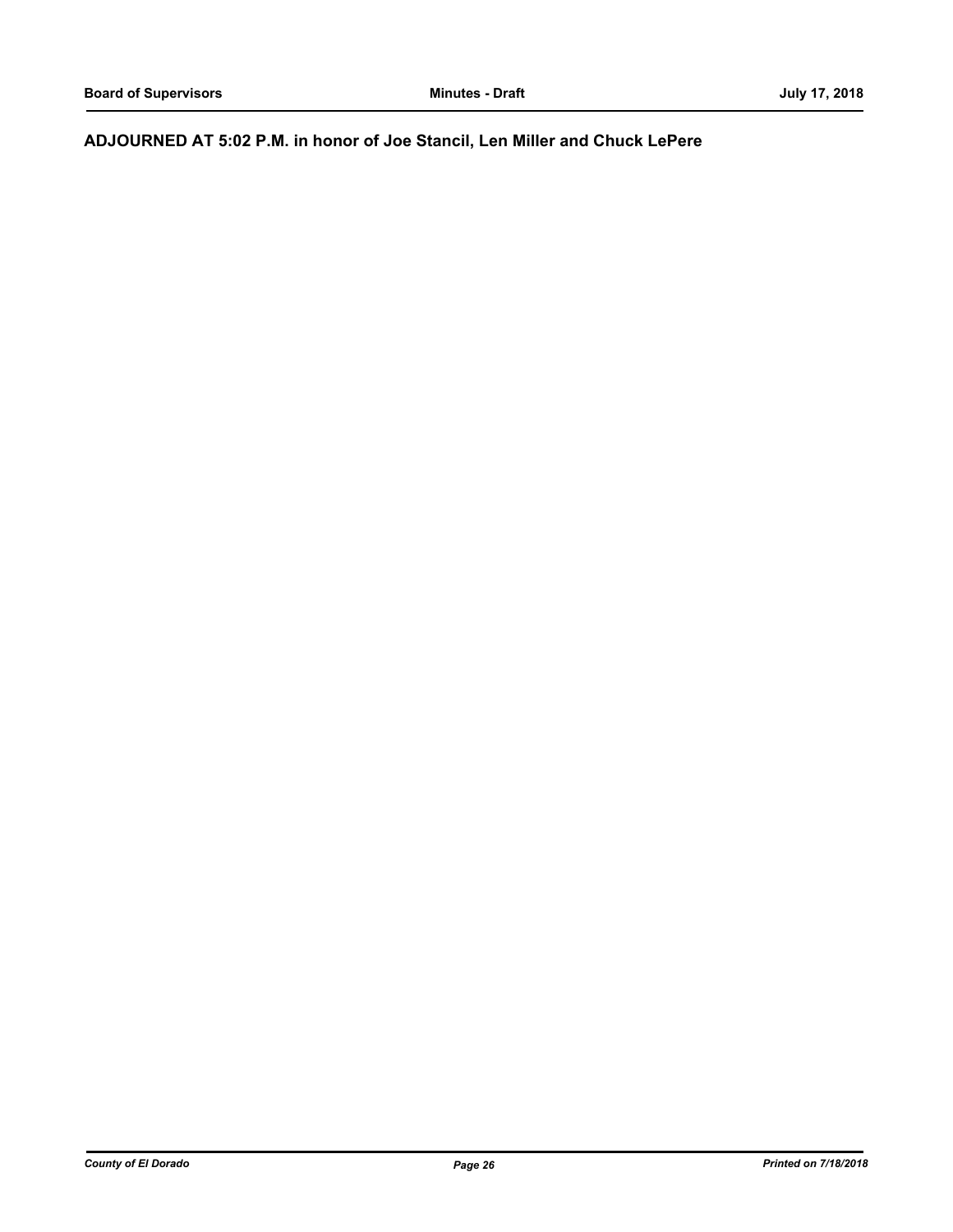## **CLOSED SESSION**

**36.** [18-0785](http://eldorado.legistar.com/gateway.aspx?m=l&id=/matter.aspx?key=24132) **Pursuant to Government Code Section 54957.6 - Conference with Labor Negotiator**: County Negotiator: Director of Human Resources and/or designee. Employee Organization: El Dorado County Employees Association Local No.1 representing employees in the General, Professional, and Supervisory Bargaining Units; Operating Engineers Local No. 3 representing employees in the Trades & Crafts and Corrections Bargaining Units; Deputy Sheriffs Association representing employees in the Law Enforcement Unit; El Dorado County Criminal Attorney Association; El Dorado County Deputy County Counsel Association; El Dorado County Managers Association; El Dorado County Law Enforcement Managers Association; and Unrepresented Employees. (Est. Time: 30 Min.) **No Action Reported. All five Supervisors participated. 37.** [18-1009](http://eldorado.legistar.com/gateway.aspx?m=l&id=/matter.aspx?key=24358) **Conference with Legal Counsel - Existing Litigation** pursuant to Government Code Section 54956.9(d)(1). Title:Connolly v. County of El Dorado Child Support, El Dorado County Superior Case Case Number PFL20030299. (Est. Time: 10 Min.) **No Action Reported. All five Supervisors participated. 38.** [18-1114](http://eldorado.legistar.com/gateway.aspx?m=l&id=/matter.aspx?key=24464) **Conference with Legal Counsel - Existing Litigation** pursuant to Government Code Section 54956.9(d)(1). Title: Rural Communities United v. El Dorado County Board of Supervisors; El Dorado County Superior Court Case No. PC20160024 (TGPA-ZOU); Number of potential cases: (1). (Est. Time: 15 Min.) **No Action Reported. All five Supervisors participated. 39.** [18-1037](http://eldorado.legistar.com/gateway.aspx?m=l&id=/matter.aspx?key=24386) **Conference with Legal Counsel - Initiation of Litigation** pursuant to Government Code Section 54956.9(d)(4). Number of potential cases: (1). (Est. Time: 15 Min.) **The Board authorized the County to opt-in to litigation entitled Kane County v the United States case numbers 17-739(c) and 17-1991(c) consolidated in the United States Court of Federal Claims to recover the under payment of (PILT) payment in lieu of taxes from the Federal government and the County will be opting into that litigation no later than September 14, 2018. 40.** [18-1030](http://eldorado.legistar.com/gateway.aspx?m=l&id=/matter.aspx?key=24379) **Conference with Legal Counsel - Significant Exposure to Litigation** pursuant to Government Code Section 54956.9(d)(2). Title: Number of potential cases: (1). (Est. Time: 5 Min.) (Cont. 6/26/2018, Item 67) **No Action Reported. All five Supervisors participated.**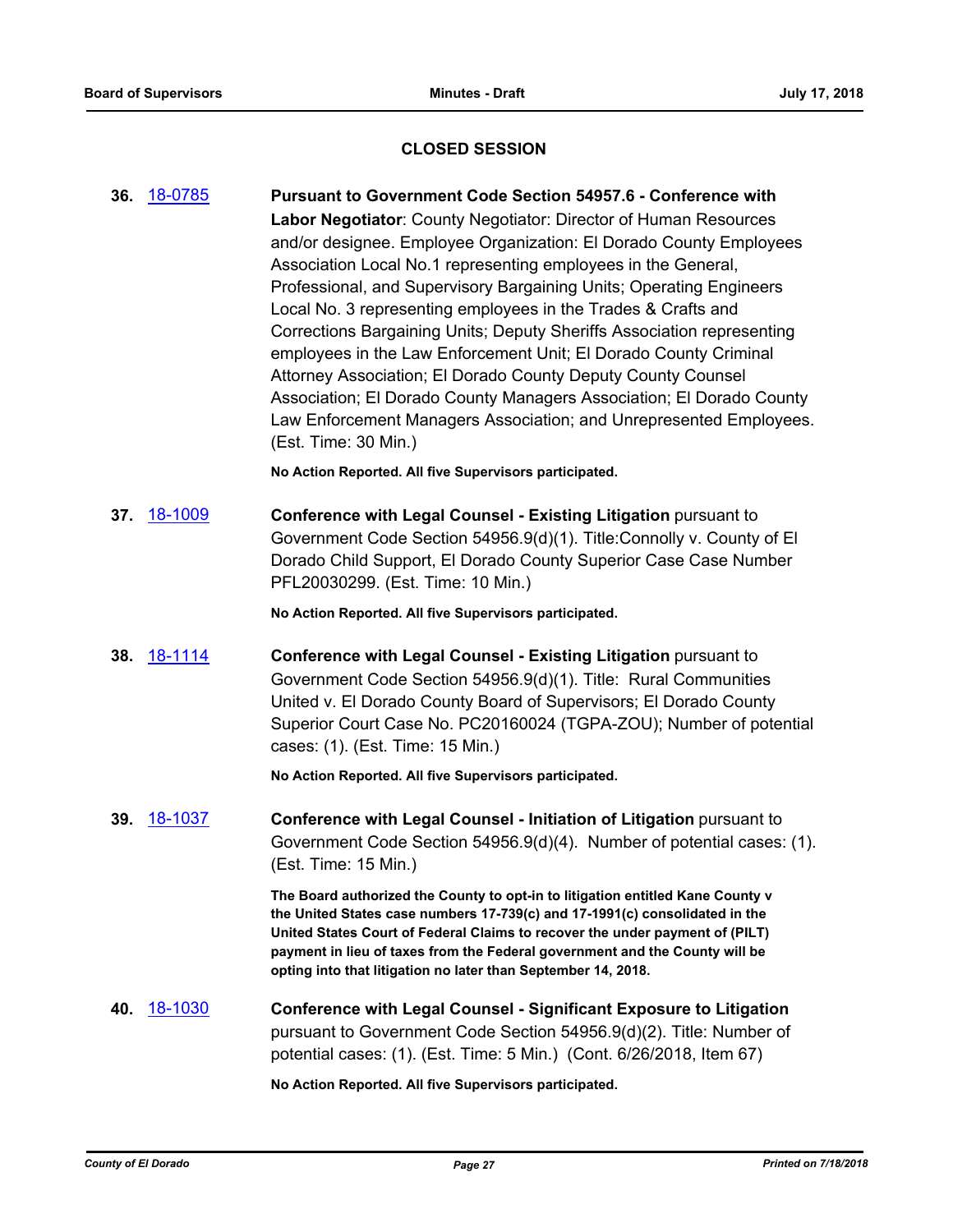| 41 18-1115        | <b>Conference with Legal Counsel - Significant Exposure to Litigation</b><br>pursuant to Government Code Section 54956.9(d)(2). Number of potential<br>cases: (1). (Est. Time: 10 Min.) |
|-------------------|-----------------------------------------------------------------------------------------------------------------------------------------------------------------------------------------|
|                   | No Action Reported. All five Supervisors participated.                                                                                                                                  |
| <b>42</b> 18-1016 | <b>Pursuant to Government Code Section 54957- Public Employee</b><br>Performance Evaluation. Title: Director of Human Resources. (Est.<br>Time: 20 Min.)                                |
|                   | All five Supervisors participated. The Board voted 5-0 to authorize the step                                                                                                            |

**increase from step 4 to step 5 for the Human Resources Director Tameka Usher that will be effective July 21, 2018 the beginning of the pay period and the salary will be \$14,341.60 per month. Additionally, unrelated to salary or benefits the Human Resources Director requested permission on occasion to teach classes in addition to her County employment as provided for and the Board approved the request by a 5-0 vote. If classes are during regular work hours vacation time will be used.**

**43.** [18-1052](http://eldorado.legistar.com/gateway.aspx?m=l&id=/matter.aspx?key=24401) **Pursuant to Government Code Section 54957- Public Employment.** Title: Director of Planning and Building Recruitment. (Est. Time: 20 Min.)

**No Action Reported. All five Supervisors participated.**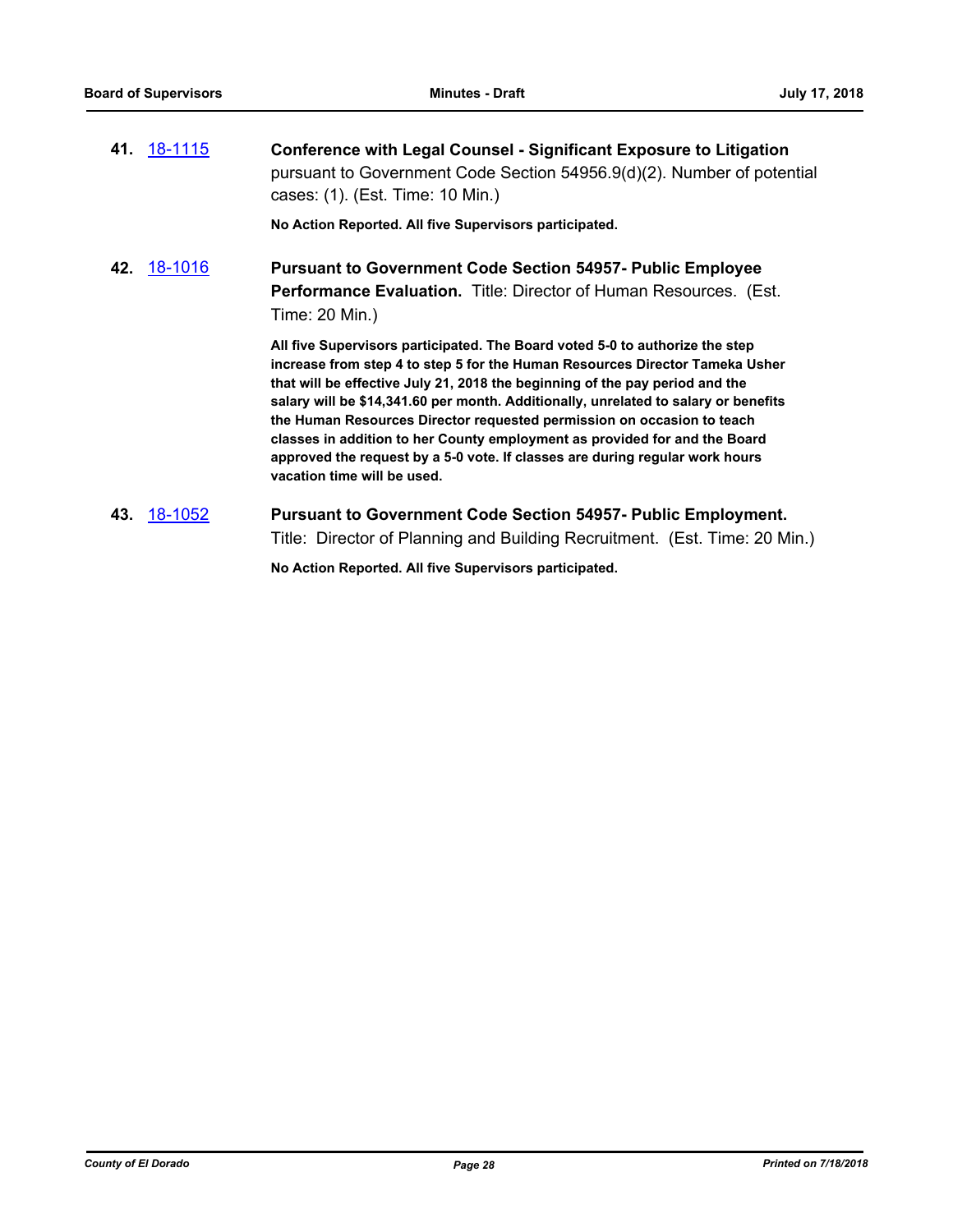On August 19, 2003, the Board adopted the following protocol: It is a requirement that all speakers, County staff and the public, when approaching the podium to make a visual presentation to the Board of Supervisors, must provide the Clerk with the appropriate number of hard copies of the presentation for Board members and the audience.